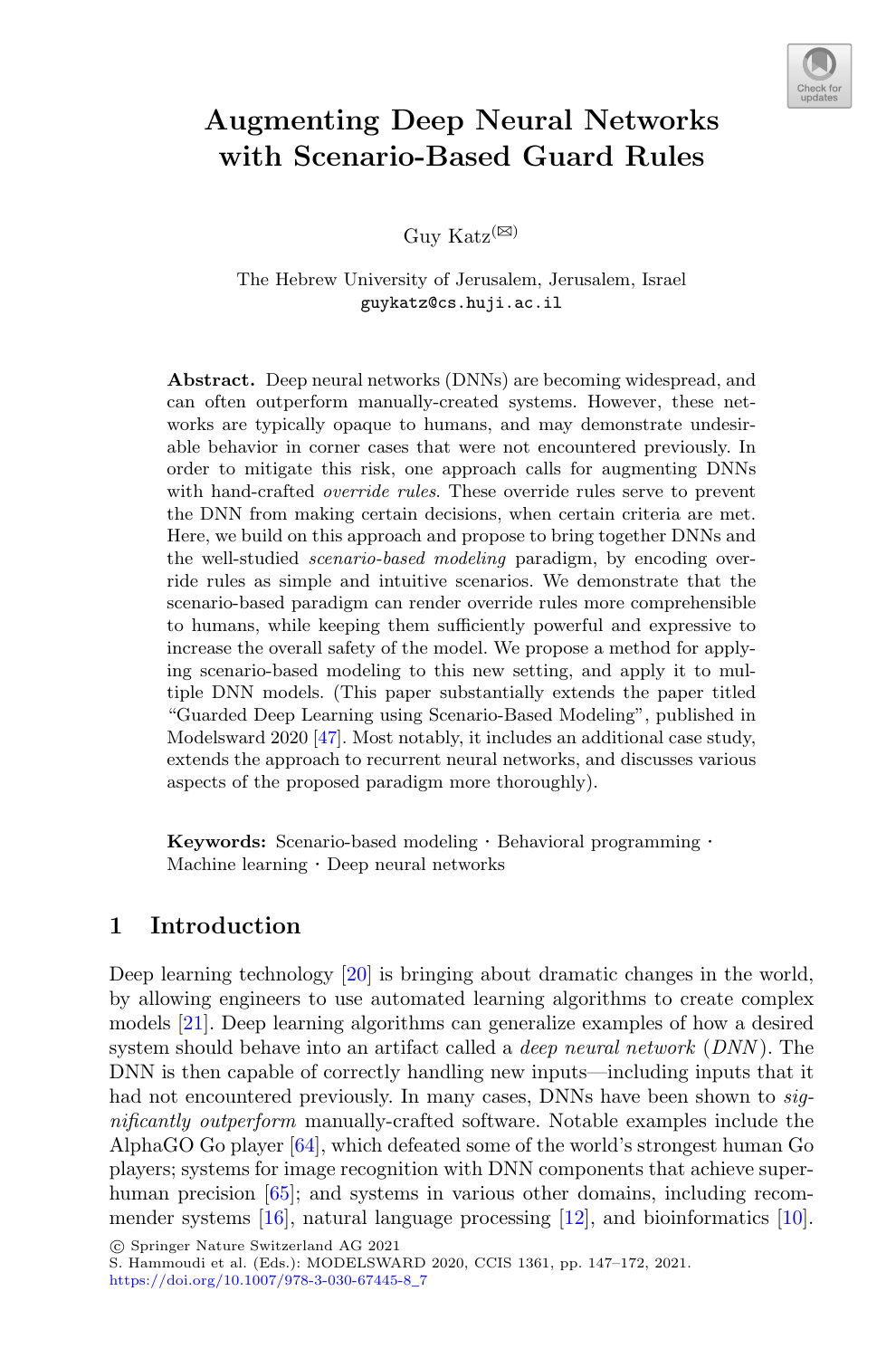As DNNs are becoming more accurate and easier to create than manually-crafted systems, their use is expected to grow and intensify in the coming decades. Recently it has even been proposed to incorporate DNNs in *highly critical systems*, such as autonomous cars and unmanned aircraft [7,45].

Although DNNs have been demonstrating extraordinary performance, their use poses new challenges [1]. A notable difficulty is the extreme *opacity* of DNNs: because DNNs are generated by computers and not by humans, we can empirically determine that they perform well, but fully understanding their internal decision making is highly difficult. As a result, it is nearly impossible for humans to manually reason about the correctness of DNNs. For example, in many state-of-the-art systems for image recognition, which appeared highly accurate, it has been observed that slight input perturbations could cause DNN to make problematic misclassifications [69]. This phenomenon raises serious concerns about these networks' reliability and safety. In recent years initial attempts have been made to automatically reason about DNNs using formal methods (e.g.,  $[19, 41, 48, 50, 54, 71]$ ), but these approaches currently afford only limited scalability. Moreover, DNN verification approaches typically focus on detecting erroneous DNN behaviors, but do not specify how to correct such behaviors after their discovery—which is also a difficult task.

As an illustrative example, consider the DeepRM system [57]. The goal of DeepRM is to perform resource allocation: the system has certain available resources (e.g., memory and CPUs), and also a queue of pending jobs. In each time step, the system needs to either schedule a pending job and allocate some of the available resources to this job; or perform a "pass" action, which means that no new jobs are assigned resources while the system waits for executing jobs to terminate and free up resources. DeepRM's goal is to perform scheduling in a way that maximizes job throughput. In order to achieve this goal, the system maintains a model that contains information about resource allocation and pending jobs, and uses a pre-trained DNN to choose which action to perform in each step. When compared to manually created state-of-the-art solutions that tackle the same problem, DeepRM has been shown to perform very well [57].

In spite of its overall satisfactory performance, it has been observed that the DeepRM system may sometimes behave in undesirable ways. For example, DeepRM's creators reported that its DNN controller might sometimes request that a job x be allocated resources, even though no job x exists in the job queue. In order to address this issue, *override rule* were added to DeepRM's implementation [58]. An override rule is a small piece of code that can examine the current state of the system, and then overrides the decision of the DNN controller when certain conditions are detected. In the case described above, the override rule will change the controller's selection to "pass" whenever the DNN requests to allocate resources to a job that is non-existent. There are additional override rules included within the DeepRM implementation [58], and also in implementations of other systems that use DNN controllers (e.g., the Pensieve system [59]). Further, additional undesirable behaviors have been discovered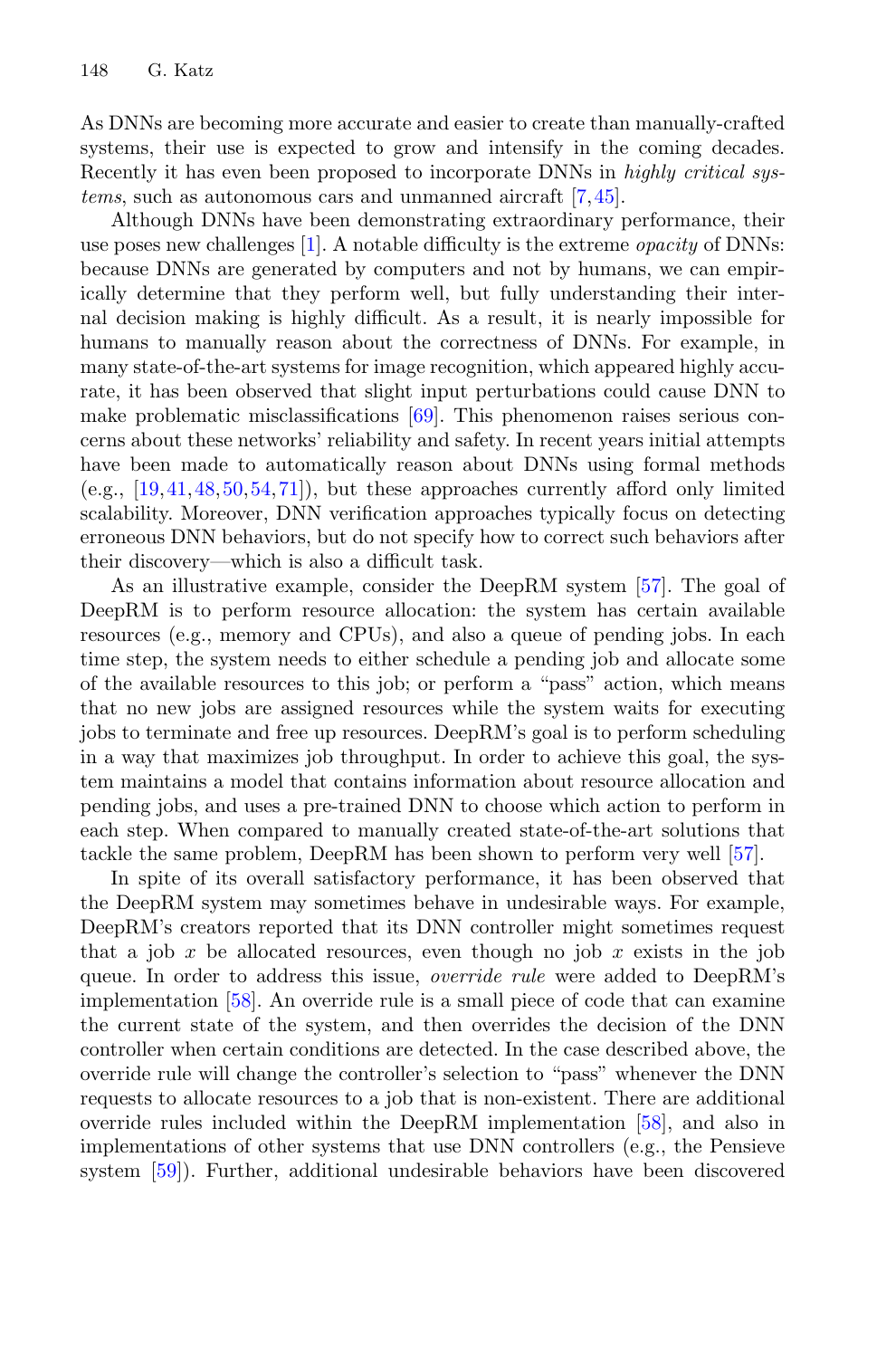in DeepRM since its release [52]; and removing these behaviors might require augmenting the system with yet additional override rules.

These cases, and others like them, demonstrate the integral role that override rules are beginning to play in DNN-based models. Because erroneous behaviors may be discovered after such models are deployed, override rules may need to be added, extended, refactored and enhanced at many points throughout the system's lifetime. In this paper, we argue that this situation calls for leveraging suitable modeling techniques, in order to facilitate the creation and maintenance of override rules—in a way that would increase the system's overall reliability.

As part of this work we advocate using the *scenario-based modeling* (*SBM* ) framework [13,40] in creating override rules. In SBM, the individual behaviors of a system are modeled as independent scenarios, which are then automatically interwoven when the model is executed—in a way that produces cohesive system behavior. SBM has been shown to afford multiple benefits in the design and automated maintenance of systems. In addition, it is particularly suited for *incremental development*, which is a desirable trait when dealing with override rules. We propose here an approach and a method for applying SBM to systems with DNN components, in a way that allows engineers to specify override rules as SBM scenarios. We discuss the benefits that this approach affords (for example, through the amenability of SBM to automated analysis [38]), and demonstrate its applicability on three recently proposed systems. Although we focus here on systems with DNN components, our proposed approach could be adjusted to also accommodate systems with additional kinds of opaque components.

The rest of this paper is organized as follows. In Sect. 2 we provide the necessary background on SBM, DNNs and override rules. Next, in Sect. 3 we present our method for applying SBM to systems with DNN components. In Sect. 4 we describe how the proposed approach is applied to three case-studies. Next, in Sect. 5 we extend the proposed technique to recurrent neural networks. A discussion of related work appears in Sect. 6, and we conclude in Sect. 7.

# **2 Background**

#### **2.1 Scenario-Based Modeling**

Scenario-based modeling [40] is a modeling approach for creating complex reactive systems. The basic notion at the core of this approach is that of a *scenario object*: an object that describes a single behavior, either desirable or undesirable, of the system being modeled. Each scenario object is created separately and independently of other scenarios, and does not directly interact with them; instead, it only interacts with a global execution mechanism. This global execution mechanism is the component in charge of managing the execution of a set of scenario objects, in a way that produces cohesive system behavior.

Several flavors of scenario-based modeling have been proposed, which differ from each other primarily in the idioms that a scenario object uses to interact with the execution mechanism, and thus to affect the overall system execution.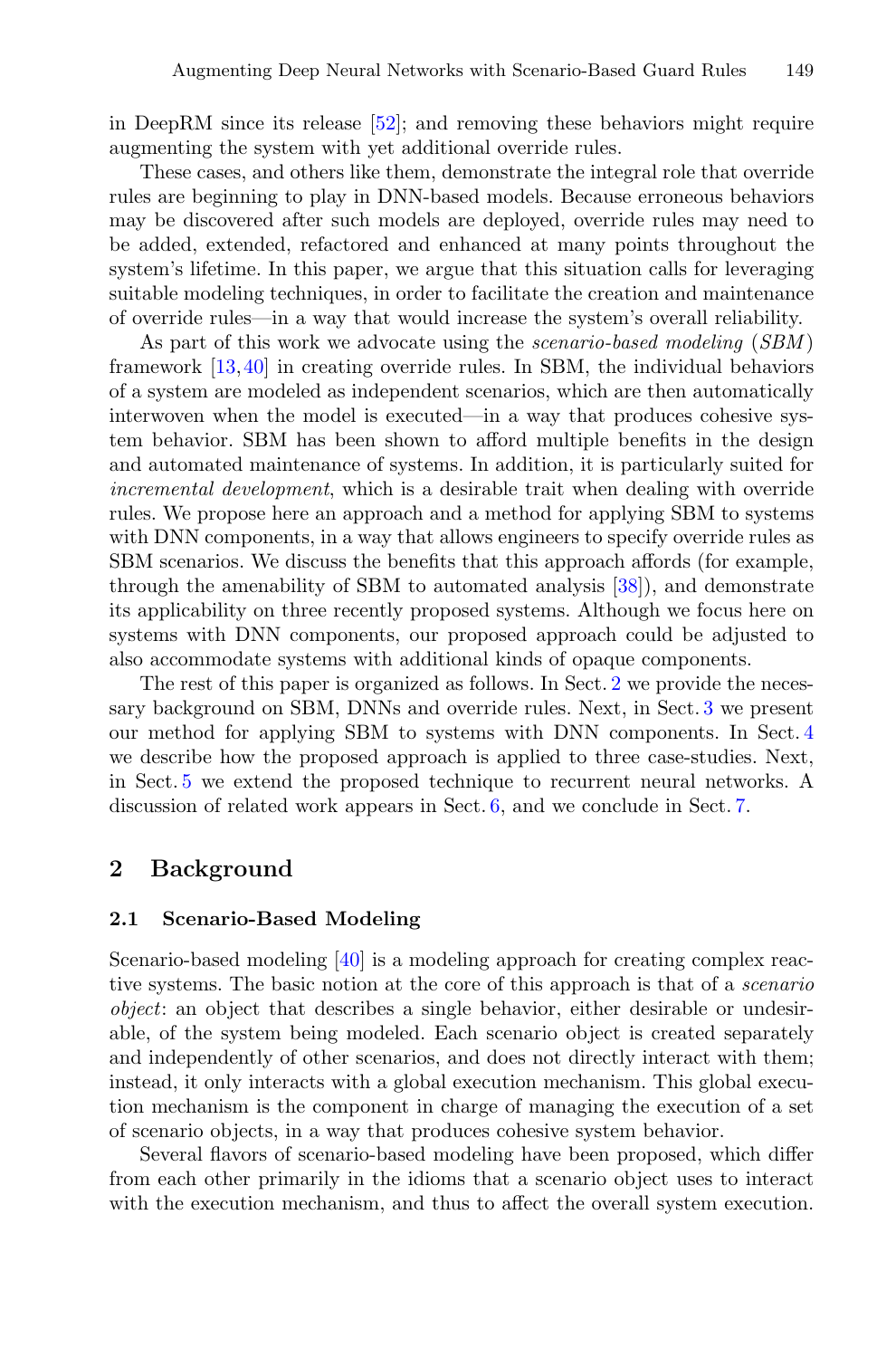Our work here focuses on the most commonly used idioms, namely the *requesting*, *waiting-for* and *blocking* of events [40]. When the system is executed, each scenario object may declare that it has reached a *synchronization point*, in which the global execution mechanism must trigger an event. The object then specifies three sets of events: events that it *requests* be triggered; events that it *blocks* from being triggered; and events that it does not actively request, but should be notified in case they are triggered by the global execution mechanism (*waited-for events*). The execution mechanism waits for all the individual scenario objects to synchronize (or, alternatively, just for a subset thereof—depending on the semantics in use  $[27]$ . Then, it selects an event e that is requested and not blocked for triggering, and informs any relevant scenario object that e has been triggered.

An example of a small, scenario-based model appears in Fig. 1. This model belongs to a system that controls the water level in a tank that has hot and cold water taps. Each of the model's scenario objects is depicted as a transition system, whose nodes represent the (predetermined) synchronization points. The ADDHOTWATER scenario object repeatedly waits for WATERLOW events, and requests three times the event ADDHOT; and the ADDCOLDWATER scenario object performs a symmetrical operation with cold water. When a model that includes only the ADDHOTWATER and ADDCOLDWATER objects is executed, three ADDHOT events and three ADDCOLD events may be triggered in any order. If an additional requirement is added that the water temperature in the tank be kept stable, the scenario object Stability may be used to enforce the interleaving of ADDHOT and ADDCOLD events through the use of event blocking. The execution trace that is generated by the resulting model appears in the event log.



Fig. 1. (From [37]) A scenario-based model of a system that controls the water level in a tank with hot and cold water taps.

Scenario-based modeling has been implemented on top of a variety of programming languages, such as JavsScript [4], Java [39], ScenarioTools [22] and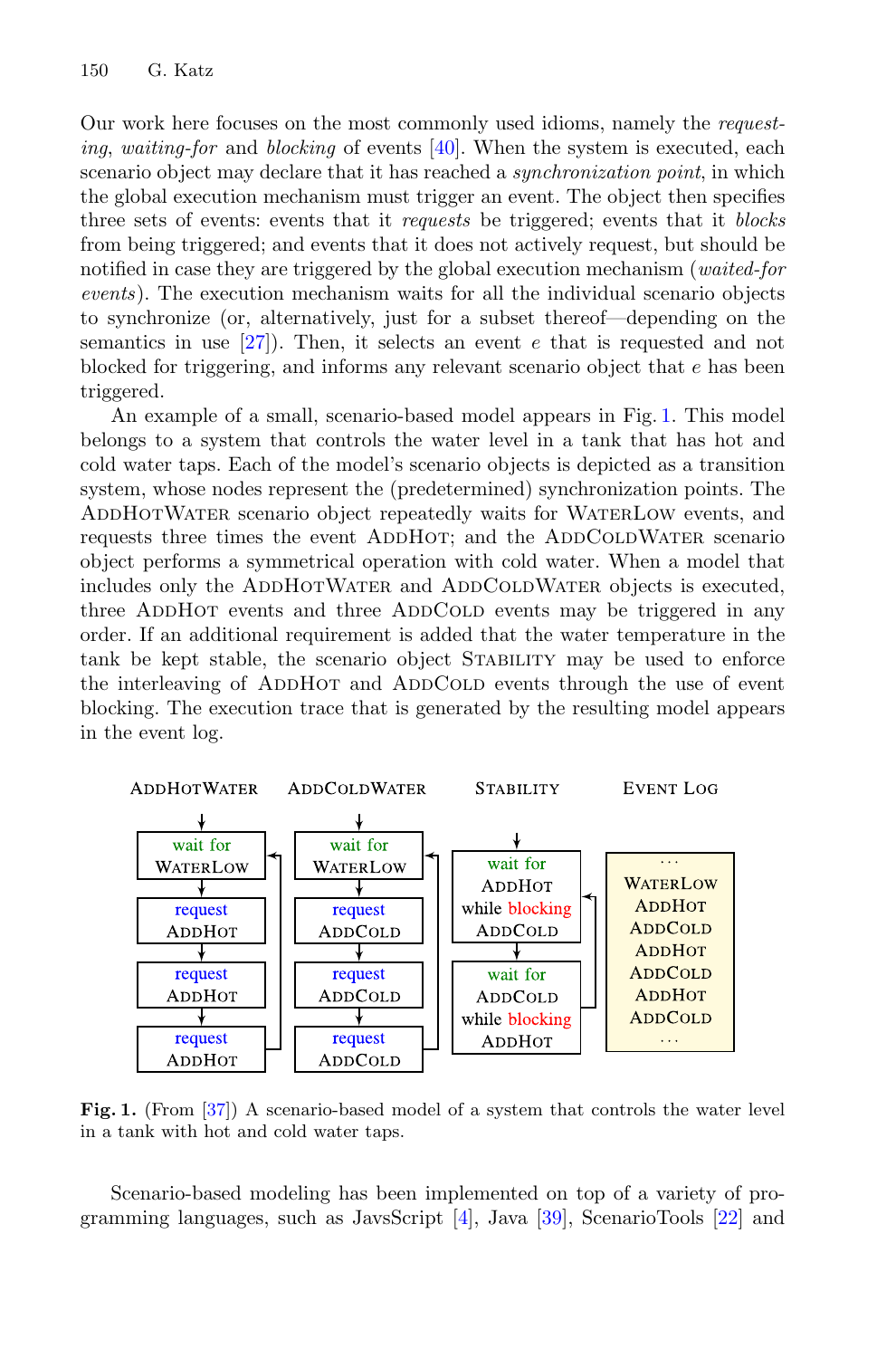C++ [30]. The SBM methodology has been successfully applied to model complex systems, such as robotic controllers [25], cache coherence protocols [32] and web-servers [30]. For simplicity, in the rest of this paper, we often describe scenario objects in terms of transitions systems.

We take after the definitions given in  $[46]$ , and formalize the SBM framework as follows. A scenario object O over event set E is defined as tuple  $O = \langle Q, \delta, q_0, R, B \rangle$ , which is comprised of the following components:

- $Q$  is a set of states, each representing one of the predetermined synchronization points;
- $q_0$  is the initial state;
- $R : Q \to 2^E$  and  $B : Q \to 2^E$  map states to the sets of events requested and blocked at these states (respectively); and
- $-\delta: Q \times E \to 2^Q$  is a transition function, indicating how the object reacts when an event is triggered.

Two scenario objects can be composed into a single, combined scenario object, as follows. For objects  $O^1 = \langle Q^1, \delta^1, q_0^1, R^1, B^1 \rangle$  and  $O^2 =$  $\langle Q^2, \delta^2, q_0^2, R^2, B^2 \rangle$  over a common event set E, we define the composite scenario object  $O^1 \parallel O^2$  as  $O^1 \parallel O^2 = \langle Q^1 \times Q^2, \delta, \langle q_0^1, q_0^2 \rangle, R^1 \cup R^2, B^1 \cup B^2 \rangle$ , where:

- $-\langle \tilde{q}^1, \tilde{q}^2 \rangle \in \delta(\langle q^1, q^2 \rangle, e)$  if and only if  $\tilde{q}^1 \in \delta^1(q^1, e)$  and  $\tilde{q}^2 \in \delta^2(q^2, e)$ ; and
- The union of the labeling functions is defined in the natural way; e.g.  $e \in (R^1 \cup$  $R^2$ )( $\langle q^1, q^2 \rangle$ ) if and only if  $e \in R^1(q^1) \cup R^2(q^2)$ , and  $e \in (B^1 \cup B^2)$ ( $\langle q^1, q^2 \rangle$ ) if and only if  $e \in B^1(q^1) \cup B^2(q^2)$ .

The composition operator can be applied repeatedly to compose any number of scenario objects into a single scenario object.

We define a *behavioral model* M to be a collection of scenario objects,  $O^1, O^2, \ldots, O^n$ . The executions of M are defined to be the executions of the composite scenario object,  $O = O^1 \parallel O^2 \parallel \ldots \parallel O^n$ . Each execution of M starts from the initial state of  $\hat{O}$ ; and in each state q visited throughout the execution an enabled event e is chosen for triggering, if such an event exists (i.e.,  $e \in R(q) - B(q)$ . Then, the execution proceeds to a state  $\tilde{q} \in \delta(q, e)$ , and so on.

Several extensions have been proposed for the basic variant of SBM described above. In one such extension, which will be particularly useful in our context, events are treated as *typed variables* [51]. For example, an event e can be declared to be of type integer, allowing a scenario object to *request*  $e \geq 5$ . Another scenario object might block  $e \geq 7$ . In this setting, the execution framework employs a *constraint solver*, such as an SMT solver [5], in order to resolve the various constraints and find a value assignment for e. In this case, the event  $e = 6$ might be triggered. We omit here the formal definition of this extension, which is straightforward; the interested reader is referred to [51].

#### **2.2 Deep Neural Networks and Override Rules**

Deep, feed-forward neural networks (DNNs) are directed, weighted graphs, in which the nodes (also known as *neurons*) are organized into layers. The first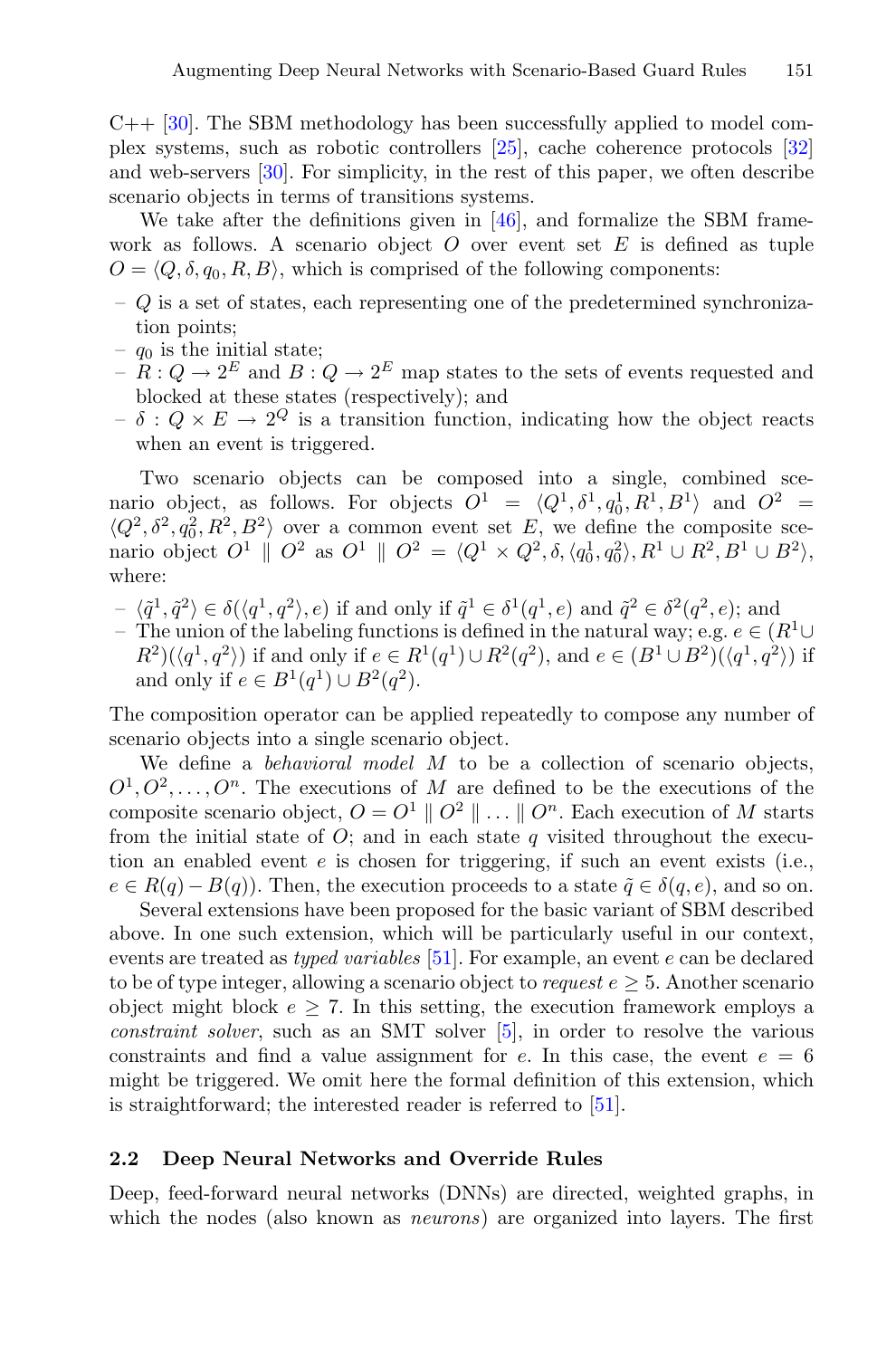and last layers are the input and output layers, respectively, and the multiple remaining layers are referred to as hidden layers. Each neuron in the network (except for input neurons) is connected to neurons from the preceding layer, and each edge is assigned a predetermined weight value (an illustration appears in Fig. 2). The selection of appropriate weight values is key; this is performed when the DNN is created during the *training* phase, which goes beyond the scope of this paper (for additional details, see [20]). In order to evaluate the DNN, values are first assigned to its input neurons, and then propagated forward through the network in an iterative process. In each iteration, values for another layer are computed using the values assigned to neurons in its predecessor. Eventually, the values of the output neurons are computed, and these values constitute the outputs of the DNN which are returned to the user. It is typical for DNNs to be used as controllers or classifiers, in which case the user usually cares about which output neuron received the highest value—as this neuron represents the action, or classification, that the DNN has selected among the possible options.



**Fig. 2.** (From [47]) A fully connected DNN with 5 input nodes (in green), 5 output nodes (in red), and 4 hidden layers containing a total of 36 hidden nodes (in blue). (Color figure online)

For our purpose here, it is usually sufficient to treat DNNs as black boxes, that transform an input into an output in some unknown way. However, for completeness, we briefly describe the evaluation procedure of a DNN. After the input neurons are assigned values, the value of each hidden node is computed in two steps: first, we compute a weighted sum of the node values from the previous layer, according to the predetermined edge weights. Then, we apply a non-linear *activation function* to this weighted sum [20], and the output of this activation function becomes the value of the node being computed. One common activation function is the Rectified Linear Unit (ReLU) [61], computed by  $ReLU(x) = max(0, x)$ . Thus, when a neuron's value is computed using the ReLU activation function, it is taken to be the maximum between the linear combination of node values from the previous layer and 0.

Figure 3 depicts a small DNN (with 7 neurons in total), which will serve as a running example. This DNN acts as a controller: it takes two inputs,  $x_1$  and  $x_2$ ,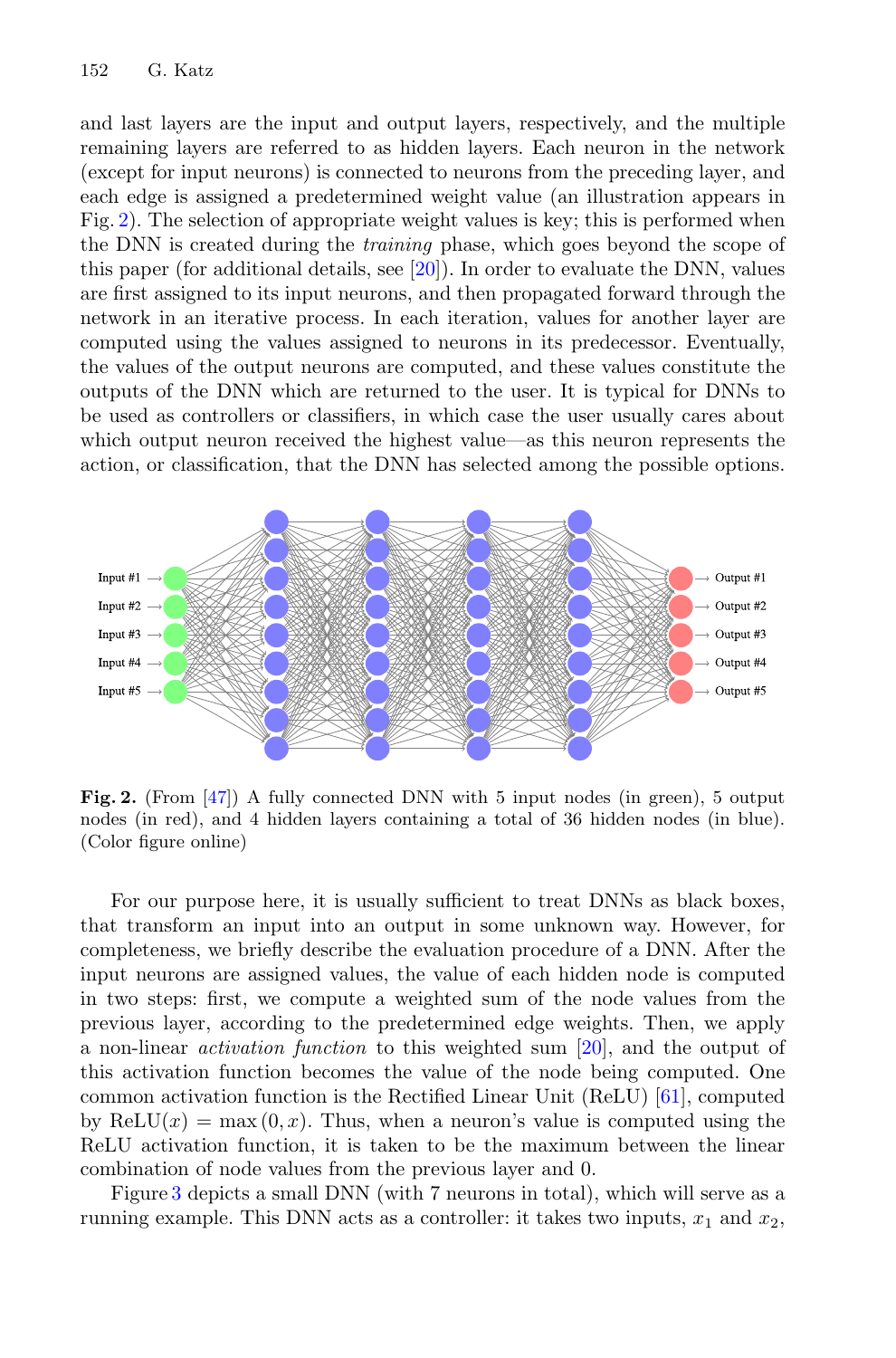computes values for its three hidden neurons  $v_1, v_2$  and  $v_3$ , and then computes its output values  $y_1$  and  $y_2$ , which represent scores for two possible actions. The hidden nodes  $v_1, v_2$  and  $v_3$  all use the ReLU activation function. We slightly abuse notation here, and use  $y_1$  and  $y_2$  to denote both the neurons and the actions/classes represented by these neurons. The action that is assigned the higher score is the one selected by the DNN. For example, the input assignment  $x_1 = 1, x_2 = 0$  results in output values  $y_1 = 1, y_2 = 0$ , which mean that action  $y_1$  is selected. In contrast, the input assignment  $x_1 = 0, x_2 = 1$  leads to  $y_1 =$  $0, y_2 = 3$ , and so action  $y_2$  is selected.



Fig. 3. (From [47]) A small neural network with a single hidden layer.

We formalize the notion of an *override rule* as a triple  $\langle P, Q, \alpha \rangle$ , where: (i) P is a predicate over the inputs of the network; (ii)  $Q$  is a predicate over the outputs of the network; and (iii)  $\alpha$  is an override action. The semantics of an override rule  $\langle P, Q, \alpha \rangle$  is that whenever P and Q hold for a network's evaluation, then output action  $\alpha$  should be the one selected, regardless of the actual output of the DNN. For example, consider the following override rule

$$
\langle x_1>0\wedge x_2
$$

As we saw previously, for input values  $x_1 = 1, x_2 = 0$  the DNN normally selects  $y_1$ ; but, with this override rule, the selection would be changed instead to  $y_2$ . Note that this is so because this particular input satisfies the input condition, i.e. it holds that  $x_1 > 0$  and  $x_2 < x_1$ . Our choice of setting Q to true means that this override rule only examines the DNN's inputs, and does not depend on its outputs. If we were to set  $Q$ , e.g., to  $y_2 > 10$ , then the override rule would not be triggered for  $x_1 = 1, x_2 = 0$ . By adjusting P and Q as needed, this definition is sufficient for expressing many common override rules, such as those in the DeepRM example described in Sect. 1.

# **3 Modeling Override Scenarios**

In the case of DeepRM, engineers have added override rules as unrestricted Python code that resides within the code module that invokes the DNN controller, and then processes its result [58]. Thus, while the DNN component itself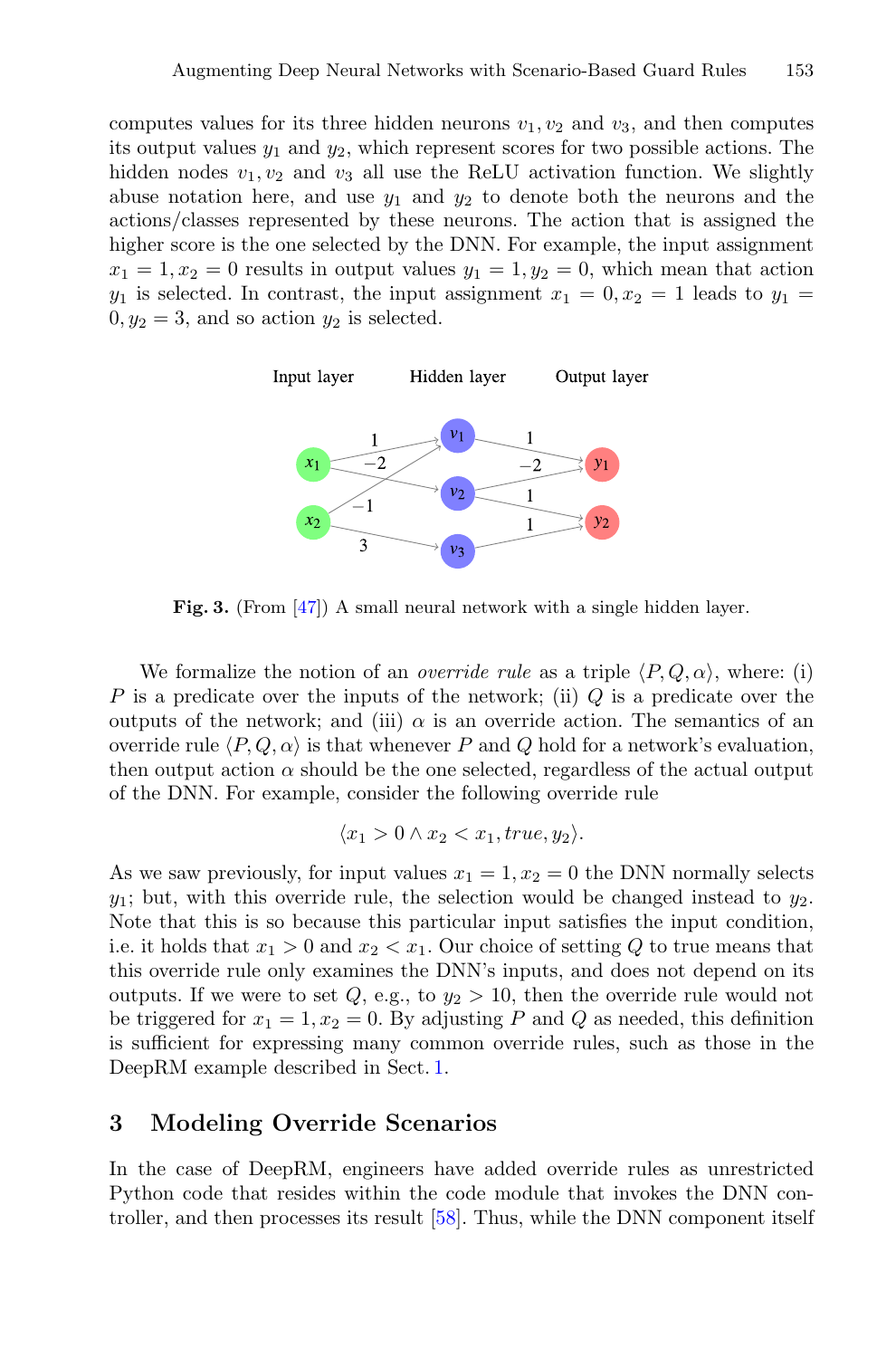is clearly structured and well defined, the more recently added override rules are expressed as arbitrary pieces of code. This coding convention could lead to several undesirable issues: (i) if the number of override rules was to increase significantly, they could become convoluted and difficult to comprehend, maintain and extend; (ii) the semantics of existing override rules might, in time, become unclear. For example, does a more recent override rule supersede a previous rule if both can be applied? Is there a particular order in which override rules should be checked? Can multiple rules interact with one another? etc; and (iii) the conditions encoded within override rules might, in time, become more complex than originally intended, thus hiding away some of the model's logic where engineers might not know to look for it.

Here, we advocate the modeling of override rules using SBM, in a way that is designed to mitigate the aforementioned difficulties. SBM is particularly geared towards incremental modeling, which is a likely scenario when DNNs are involved: because DNNs are opaque, some of their undesirable behaviors are likely to be detected only post-deployment, thus requiring that new override rules be added. Moreover, SBM's simple semantics serve to guarantee that all interactions between the override rules are well defined. Finally, a substantial amount of work has been carried out on automatically analyzing, verifying and optimizing SBM models; and building on top of this work could prove useful in simplifying override rules and in detecting conflicts between them, as their numbers increase.

# **3.1 Modeling DNNs and Override Rules in SBM**

We now propose a method for creating SBM models, in a way that combines scenario objects with a DNN controller. The core idea is to use a dedicated scenario object,  $O_{DNN}$ , to abstractly represent the DNN within the scenariobased model. This  $O_{DNN}$  is a non-deterministic scenario that models the DNN controller, and allows it to interact with other scenario objects which are present in the system. For the sake of simplicity, for now we assume that the set of possible inputs to the DNN, denoted I, is finite (we relax this limitation later). Let  $\mathbb O$  denote the set of possible actions from which the DNN chooses. We add the following new events to our event set E: an *input event*  $e_i$  for every  $i \in \mathbb{I}$ , and an *output event*  $e_o$  for every  $o \in \mathbb{O}$ . We introduce the convention that our new scenario object  $O_{DNN}$  repeatedly waits for all input events  $e_i$ , and then request all output events e*o*. This behavior represents the black-box nature of the neural network component, at least as far as the rest of the model is concerned: engineers only know that after an input event is triggered, one of the output events will be selected, without knowing which. However, when the model is deployed, the execution infrastructure resolves the non-determinism of O*DNN* by invoking the actual DNN and triggering precisely the output event that corresponds to the DNN's selection. For example, assuming there are only precisely two possible inputs, e.g.  $i_1 = \langle 1, 0 \rangle$  and  $i_2 = \langle 0, 1 \rangle$ , the DNN depicted in Fig. 3 would be represented by the O*DNN* scenario object that appears in Fig. 4.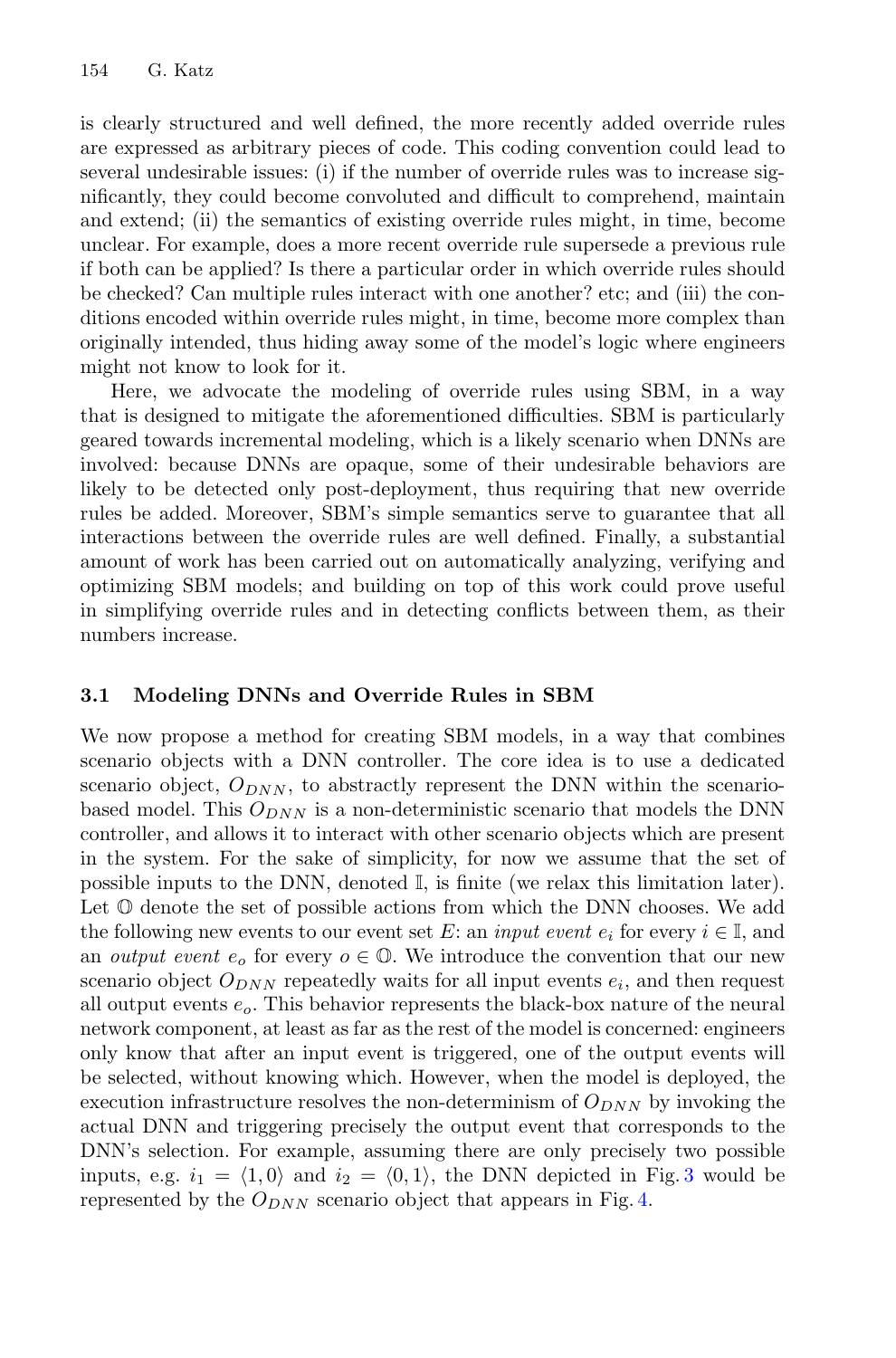

Fig. 4. (From [47]) A scenario  $O_{DNN}$  for the neural network in Fig. 3. Events  $e_{i_1}$  and  $e_{i_2}$  represent the inputs to the neural network, and events  $e_{y_1}$  and  $e_{y_2}$  represent its outputs.

In order to render the resulting model compatible with the actual DNN, we introduce a convention that states that other scenario objects in the system may not block any input event e*i*. These scenario objects may, however, wait-for these events. A single dedicated scenario object, called a *sensor*, is responsible for requesting an input event when it is time for the DNN needs to be evaluated (e.g., following some user action). By another convention that we introduce, no scenario object besides O*DNN* may request any output event e*o*; however, other scenario objects in the system may wait-for, or block, these events. During system execution, it is possible for the neural network to assign the highest output score to an event that is currently blocked by another scenario object. When this happens, we resolve the non-determinism of  $O_{DNN}$  by selecting another output event, which represents the output with the next-to-highest score, etc. If no output events are left unblocked, then the system is deadlocked—and the execution terminates.

The motivation that underlies our definitions is to allow various scenario objects to monitor the inputs and outputs of the neural network controller, by waiting for the input and output events associated with them; and then to interfere with the DNN's recommendation by blocking certain output events. This is precisely the use-case of a typical override rule. We note that a scenario object may force the neural network to produce some specific output, by blocking all other possible outputs; alternatively, it may interfere more subtly, by blocking some events while allowing the DNN to choose among the remaining, unblocked events.

Recall our earlier assumption that the sets  $\mathbb I$  and  $\mathbb O$  of possible DNN inputs and outputs, respectively, are finite. In practice, this assumption might become a limiting factor: for example, considering the override rule described in Sect. 2.2, the triggering of the override rule was affected by the values assigned to  $x_1$  and  $x_2$ , and so it is desirable to express these exact values in our model. Of course, in this case the number of possible value assignments is infinite. To overcome this limitation we again turn to an extension of the SBM semantics [51], which allows engineers to treat events as typed variables. We adjust our formulation slightly: we allow scenario objects in the system to wait-for a single, composite event, whose triggering indicates that values have been assigned to (all of) the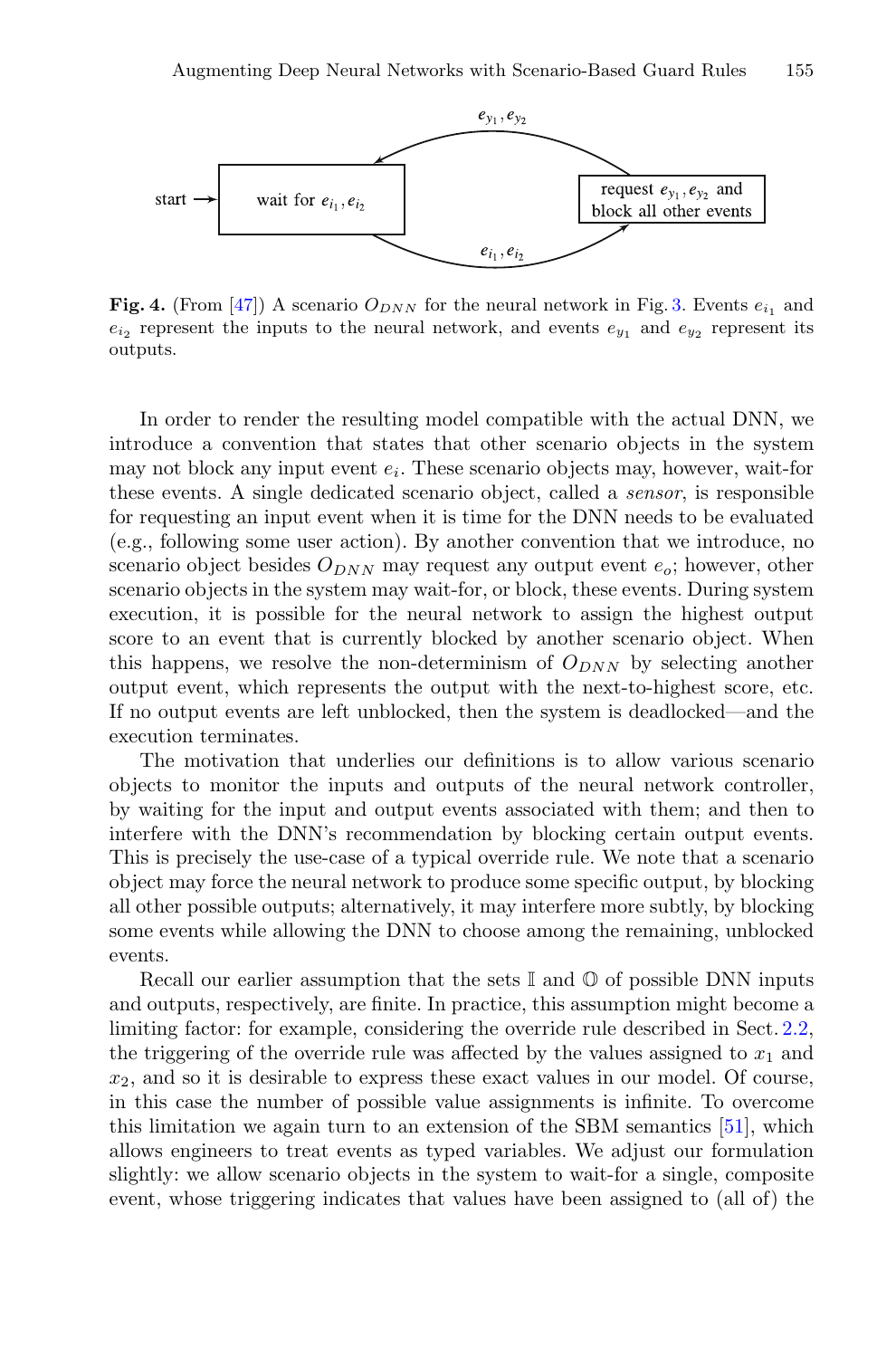neural network's inputs or outputs. Scenario objects may then access the fields of this composite event, which indicate the individual values assigned to each input or output neuron, and act according to these values.

With this extension in place, the override rule from Sect. 2.2 can be expressed as the scenario object in Fig. 5. This scenario enforces the following override rule: whenever  $x_1 > 0$  and  $x_2 < x_1$ , output event  $y_2$  (and not  $y_1$ ) should be triggered. Here, the tuple  $\langle e_{x_1}, e_{x_2} \rangle$  represents a single event, whose triggering indicates that values have been assigned to the neural network's inputs. This is a composite event that contains two real values,  $x_1$  and  $x_2$ , that the override scenario can access and use in order to determine its next state. Output event  $e_{y_1}$  indicates, as before, that the override scenario forbids the neural network from selecting  $y_1$  as its output action.



**Fig. 5.** (From [47]) A scenario object enforcing the override rule that whenever  $x_1 > 0$ and  $x_2 < x_1$ , output event  $y_2$  should be triggered.

#### **3.2 Liveness Properties**

Override rules are most often used to enforce *safety properties*. These properties state that "bad things never happen". However, sometimes there is a need to enforce also *liveness* properties, which state that "good things eventually happen". Specifically, this need can arise in the context of online reinforcement learning [68], in which the DNN controller changes over time. In this context we may wish to ensure, for example, that the DNN controller eventually tries out new output actions. If these output actions prove beneficial, the online RL mechanism will ensure that the neural network controller repeats them in the future. Liveness properties are relevant also when there are *fairness constraints*; for example, we may wish to ensure that in a resource management system, every pending job is eventually scheduled.

An example in which we wish to enforce liveness properties appears in [52], where the authors describe the *Custard* system: a congestion control system, which uses a neural network controller. Custard monitors the conditions of a computer network, and then select a bitrate for sending information across this network—with the goal of minimizing congestion while maintaining high throughput [43]. In [52], the authors examine Custard in order to determine whether there exist cases in which the DNN controller chooses a *sub-optimal*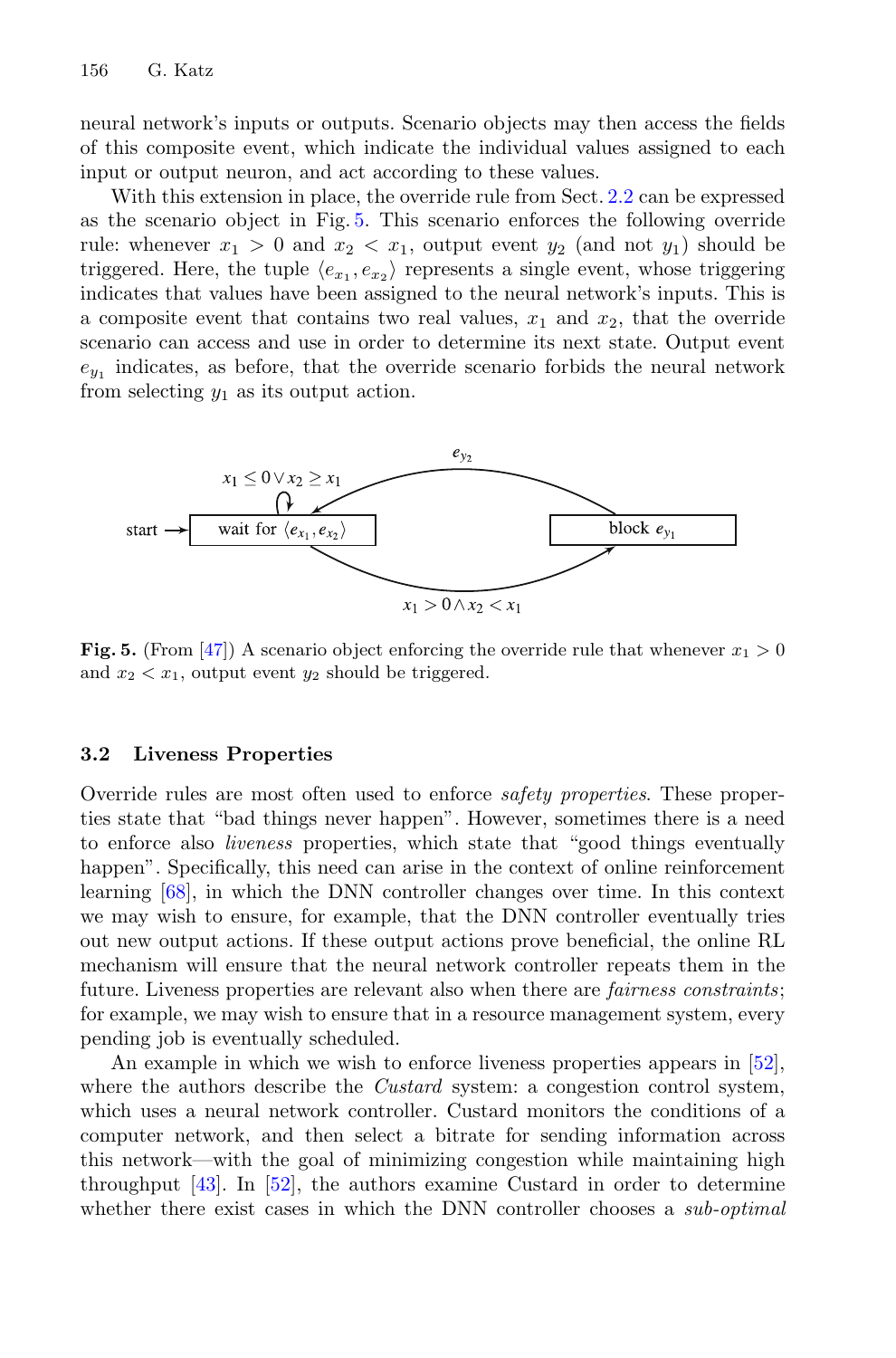sending rate, i.e. a sending rate that does not utilize all available bandwidth, and never attempts to increase this bitrate. Clearly, such behavior constitutes a liveness violation, which can be corrected using an override rule.

Using SBM, we can encode the fact that one (or multiple) DNN output actions should eventually be blocked. Because blocking some actions forces the DNN controller to pick a different action, it can be used to enforce a liveness property. In practice, this blocking can be performed by having a scenario object wait for a sequence of  $n$  consecutive rounds in which a particular output event is triggered, and then block it in round  $n + 1$ . An example for  $n = 3$  appears in Fig. 6: the scenario therein looks for 3 consecutive DNN evaluations where event  $y_2$  is triggered, after which it blocks  $y_2$  once, forcing the neural network to select another output action. An alternative approach is to have the override scenario block a particular output event with a very low probability [37], thus eventually blocking that event with probability 1.



**Fig. 6.** (From [47]) A scenario object that enforces a liveness property for the network from Fig. 4.

#### **3.3 Automated Analysis**

Various studies indicate that using scenario-based modeling may serve to facilitate automated formal analysis (e.g., [38]). More specifically, the simple synchronization constructs employed by SBM scenario objects to communicate with each other render tasks such as automated repair [46], compositional verification [28] and model checking [49] simpler than they would be for less restricted models. We argue that the amenability of SBM to formal analysis adds to its attractiveness as a formalism for expressing override rules.

We illustrate this claim through one particular use case that involves deadlock freedom. As a DNN-based system is deployed and additional override rules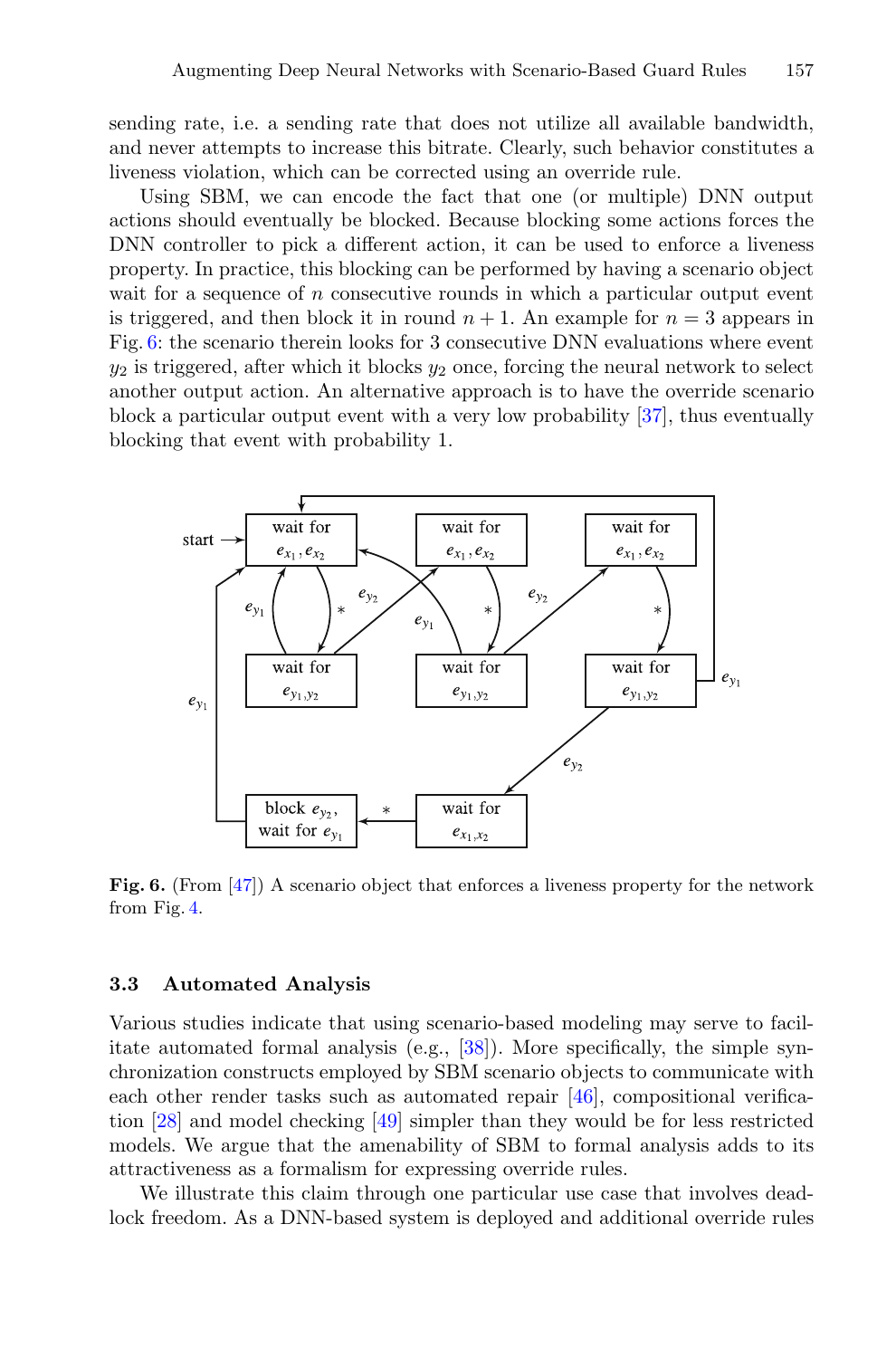are slowly added to it, potentially by different engineers, we run the risk that a certain sequence of inputs to the DNN controller could cause a deadlock. A simple illustrative example appears in Fig. 5: this figure depicts an override rule that enforces that whenever  $x_1 > 0$  and  $x_2 < x_1$ , output  $y_2$  should be selected. Suppose now that at some later point in time, a different engineer is concerned about the possibility that the DNN might always advise  $y_2$ . This engineer then creates a new override rule, depicted in Fig. 6, to the effect that after 3 consecutive  $y_2$  events, a different event must be triggered. When run simultaneously, these two override rules could produce a deadlock: for example, if the neural network is given the inputs  $x_1 = 2, x_2 = 1$  three consecutive times, both override rules would be triggered, causing output events  $e_{y_1}$  and  $e_{y_2}$  to be simultaneously blocked.

The absence of such deadlocks can be guaranteed through the use of formal verification. The verification process can be carried out, e.g., after the addition of each new override rule, or on a periodic basis. Whenever a deadlock is detected, the counter-example provided by the verification tool could help the modeler in identifying and altering the conflicting override rules—after which verification can be run again, in order to ensure that the system is now indeed deadlock free. Clearly, additional system-specific properties, beyond deadlock freedom, could also be formally verified.

# **4 Three Case-Studies**

In order to evaluate our approach, we implemented it on top of the BPC framework for scenario-based modeling in  $C++$  [30] (other SBM frameworks could, of course, be used instead). The BPC package allows engineers to leverage many of the useful and expressive constructs of  $C_{++}$ , while enforcing that they adhere to the SBM principles: i.e., each scenario is modeled using a separate object, and inter-scenario interactions are performed strictly through the global execution mechanism provided by BPC. Here, we used BPC to model override rules for the DeepRM system for resource management [57], the Pensieve system for adaptive bitrate selection [59], and the Custard system for congestion control [43].

# **4.1 Override Rules for DeepRM**

The DeepRM system [57] (mentioned in Sect. 1) is a resource allocation system: it assigns available resources to pending jobs, in order to maximize job throughput. In order to evaluate our approach we implemented an override rule that prevents DeepRM's DNN controller from attempting to assign resources to non-existent jobs, which is undesirable system behavior that occurs in practice [58].

The BPC code for an override rule that addresses this situation, implemented as a scenario object, appears in Fig. 7. We assume here that the queue of pending jobs is of length 5, and we use  $y_0, y_1, \ldots, y_5$  to denote the DNN's output actions. Output actions  $y_1, \ldots, y_5$  indicate that the job in slot i of the queue should be selected for resource allocation, whereas the special action  $y_0$  is the "pass"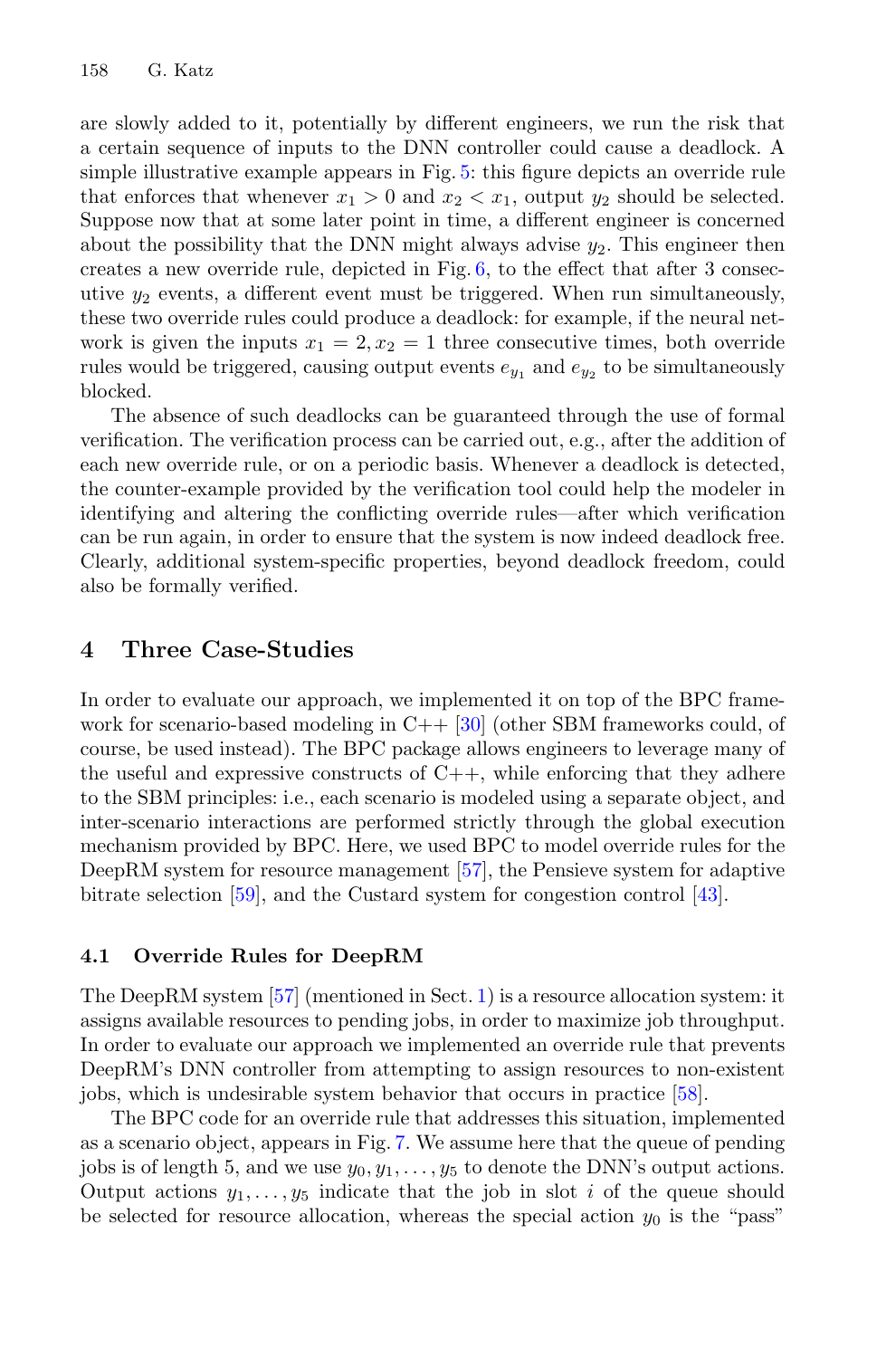action—which indicates that no job should be allocated resources at this time. We denote by  $x$  an event that indicates that the neural network needs to be evaluated on certain input values, which are available as parameters of  $x$ . The job queue's state is included in the input to the DNN controller. Specifically, we use  $x[1], \ldots, x[5]$  to denote Boolean values that indicate whether or not there is currently a pending job in the corresponding slot of the queue.

Our override scenario object is implemented as a single class, which inherits from BPC's special BThread class. The override scenario object uses the special bSync() method in order to indicate that it has reached a synchronization point, and wishes to synchronize with the other scenarios in the model (including  $O_{DNN}$ , the special scenario object that models the DNN controller). The bSync() method takes as input three Event vectors—the first with the set of requested events, the second with the set of waited-for events, and the third with the set of blocked events. The bSync() call then suspends the object's execution, until the BPC execution mechanism has selected and triggered an event. Then, if the event that was triggered was requested or waited-for by a scenario object, that scenario is woken up and resumes its execution. In that case, the scenario object can also retrieve the triggered event using the lastEvent() method.

Our override scenario object runs in an infinite loop. In each iteration it synchronizes and waits for the input event  $x$  to be triggered; and once that triggering has occurred, the scenario examines  $x$  to determine which slots of the job queue are occupied. Finally, it synchronizes once again, in order to block event  $y_i$  for any unoccupied slots. Note that this scenario object can never cause a deadlock, because it never blocks the special "pass" event,  $y_0$ .

#### **4.2 Override Rules for Pensieve**

In online video streaming, a client wishes to download a video from a server and play it. The video is typically available in multiple levels of quality, known as *definitions*, that the client can choose from. The typical client will attempt to choose the highest definition that is reasonable for the current bandwidth conditions—i.e., the highest definition for which the video can be viewed without pauses for *rebuffering*, which are known to be detrimental to the viewer's experience. Further, bandwidth conditions might change while the video is being downloaded and played (e.g., if additional users start using the same physical link), in which case the choice of definition might need to be adjusted. An algorithm for selecting the definition rates in which a video is to be downloaded is called an *adaptive bitrate* (*ABR*) algorithm. Recently, DNN-based ABR algorithms have been shown to perform exceedingly well when compared to manually designed solutions [59].

The Pensieve system [59] is one such DNN-based ABR system. The system's goal is straightforward: given previous bitrate choices and statistics about how successful they were (i.e., how quickly parts of the video, called *chunks*, have previously been downloaded), the system selects the bitrate in which the next chunk is to be downloaded. Internally, Pensieve employs a DNN controller that takes as input: (i) a list of past bitrate selections; (ii) a list of past throughput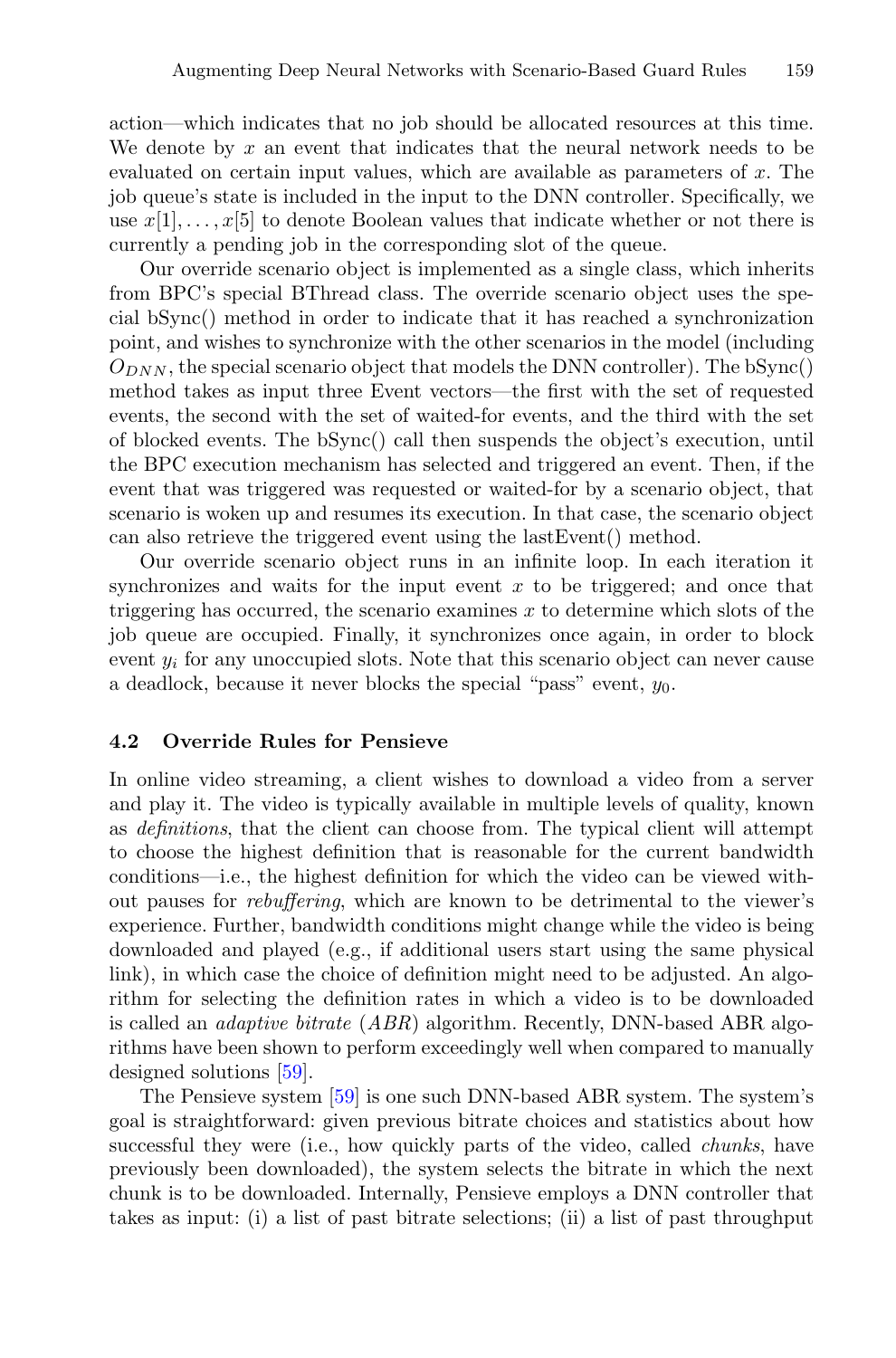```
class EnsureJobExists : public BThread {
  void entryPoint() \{Vector \textless Even} emptySet = \{\};
    Vector \textlessEvent> allInputs = { x };
    Vector \leq Event > allOutputs = \{y_0, \ldots, y_5\};
    while ( true ) \{bSync( emptySet, allInputs, emptySet);
      lastInput = lastEvent();
      Vector<Event> blocked = \{\};for ( int i = 1; i \leq 5; ++i ) {
        if (!lastInput[i])
           blocked.append(y_i)
      \mathcal{E}bSync( emptySet, allOutputs, blocked )
  \}}
```
**Fig. 7.** (From [47]) A scenario object for preventing the DeepRM DNN controller from assigning resources to non-existing jobs.

rates (indicating how quickly past chunks were downloaded); (iii) the number of remaining video chunks to be downloaded; and (iv) the current *buffer size*, which indicates how many seconds of already-downloaded content are available for playing, before rebuffering occurs. The DNN controller has a fixed number of outputs (6, in our case study), each corresponding to a possible definition in which the next chunk can be downloaded; and the definition associated with the output to which the DNN assigns the highest score is the one selected for the next video chunk.

Despite Pensieve's overall excellent performance [59], formal verification of this system has recently revealed many corner cases in which it makes undesirable bitrate selections [52]. For example, consider the following properties:

- When there is a single video chunk left to download, the client's buffer is quite full, and all recently downloaded video chunks were downloaded in the highest definition available (HD), the last chunk should be downloaded in HD.
- When there is a single video chunk left to download, the client's buffer is nearly empty, and all recently downloaded video chunks were downloaded in the lowest definition available (SD), the last chunk should be downloaded in SD.

Both properties describe extreme cases, in which the correct choice of bitrate is clear: either conditions are excellent and so the best definition should be used,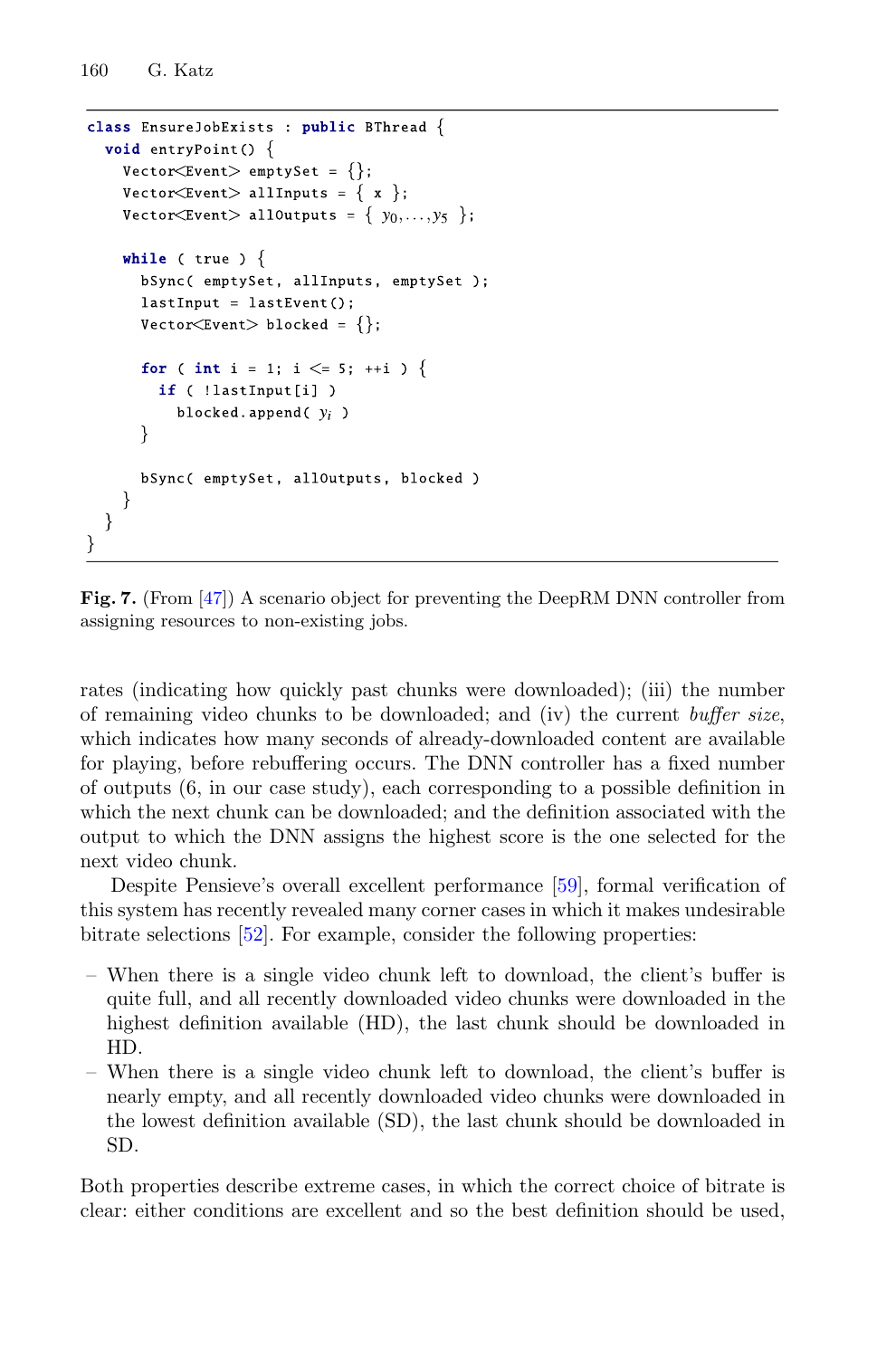or conditions are so poor that the worst definition should be used. However, even for these simple properties, dozens of violations (i.e., cases where the DNN selects some other definition) have been discovered [52].

As part of our evaluation, we use scenario-based override rules to enforce correct system behavior in both of these cases. To this end, we introduce scenario objects that wait until there are  $n$  chunks left in the video; and then monitor whether they are all downloaded in a fixed definition  $d$ . Then, if all chunks except for the very last one have been downloaded in definition  $d$ , the blocking idiom is applied to enforce that definition d is selected also for the last chunk. See Fig. 8 for an illustration. Of course, this override rule may be enhanced to include additional criteria (e.g., constraints on the client's buffer size) before the blocking is applied.

#### **4.3 Override Rules for Custard**

As we briefly mentioned in Sect. 3.2, Custard is a DNN-based system for congestion control. Custard's DNN controller receives as input various readings about the current, and previous, state of the computer network (e.g., loss rates, throughputs and latency readings). Then, it selects the next sending bit rate. Custard is a reactive system, in the sense that it was designed to run continuously and use the results of its past decisions (as they are reflected in past network readings) in order to make its next choice of bitrate.

Due to the opacity of Custard's DNN controller, one concern is that it might make selections that are overly *conservative*. Specifically, we typically wish to avoid a situation in which the state of the computer network is completely steady, and yet Custard's DNN controller never tries to increase the sending bitrate and consequently never finds out whether some of the available bandwidth is currently unused.

Figure 9 depicts a scenario object that prevents the situation described above. This scenario attempts to identify situations in which the DNN's inputs and outputs have been completely steady for the last  $n = 10$  rounds. Once this situation is detected, the scenario object blocks the previous output action from being triggered again, forcing the DNN to try an alternative. Note that event  $x$ represents here an input assignment (which is comprised of multiple input values) on which the neural network has been evaluated; whereas event  $y$  represents the DNN's output selection. For simplicity, we do not examine here the actual values of x, and instead only look for steady, repeating assignments (however, in practice we may wish to apply this override rule only if the computer network's conditions are both *steady* and *good*, which serves to indicate that there may be additional, unused bandwidth).

### **5 Recurrent Neural Networks**

#### **5.1 Memory Units**

So far, we have focused on models that incorporate *feed-forward* neural networks. These networks, described in Sect. 2.2, are designed so that each of their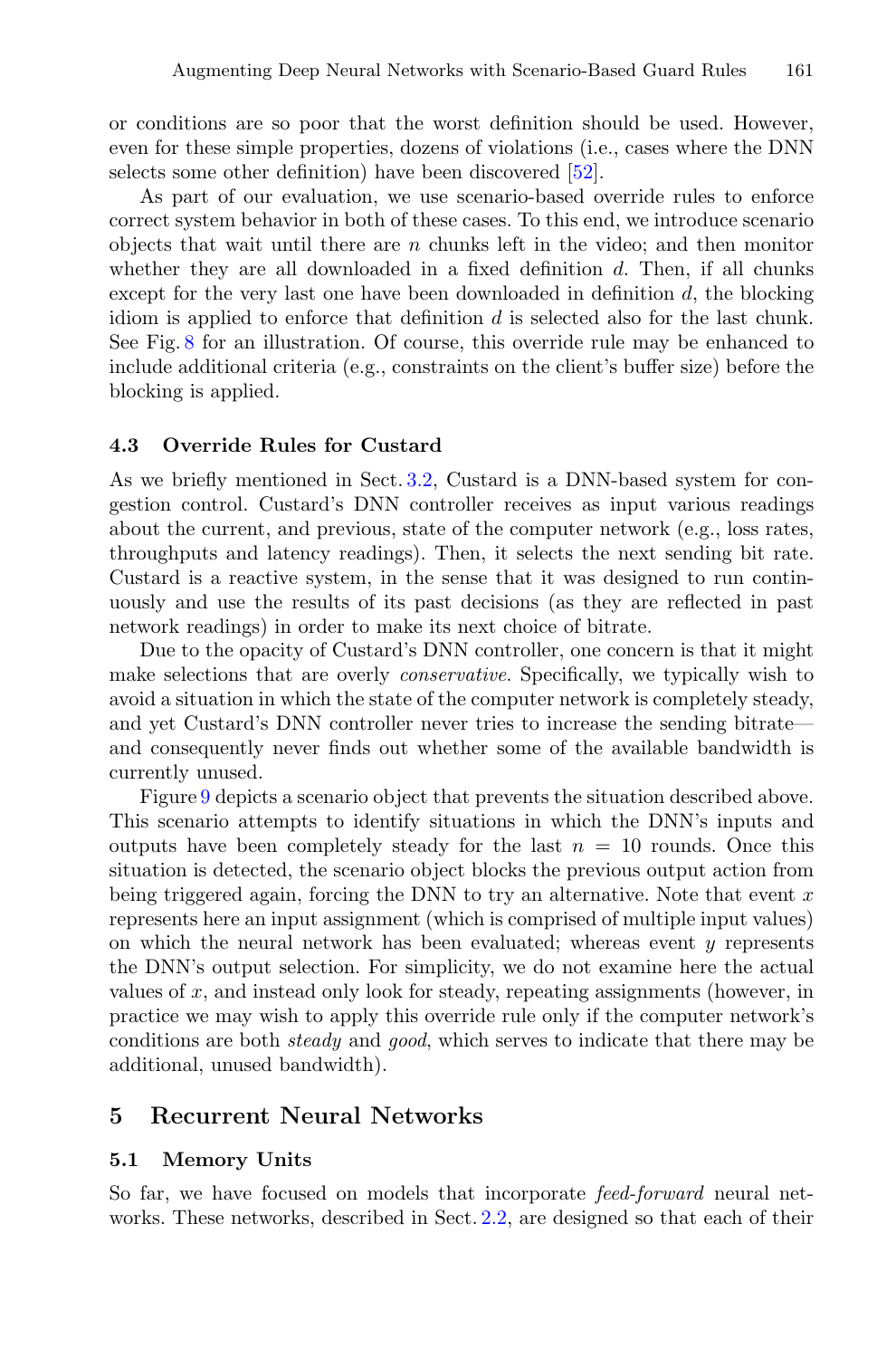```
const int n = 10;
class EnsureLastChunkDefinition : public BThread {
  void entryPoint() \{Vector<Event> empty:
    Vector \textlessEvent> allInputs = { x };
    Vector<Event> allOutputs = \{ y \};
    Event lastInput;
    Event lastOutput;
    bool steadyState = false;
    int d;
    while ( true ) \{bSync( empty, allInputs, empty );
      lastInput = lastEvent();
      if ( lastInput.remainingChunks > n )
        continue;
      else if ( lastInput.remainingChunks == n ) \{steadyState = true;
        bSync(empty, allOutputs, empty);
        lastOutput = lastOutput():
        d = lastOutput.definition;
        continue;
      ł
      else if ( lastInput.remainingChunks == 1 ) \{if (steadyState) \{bSync( empty, empty, allOutputs.erase( d ) );
           steadyState = false;
        \mathcal{E}continue;
      ł
      elsebSync( empty, allOutputs, empty );
        lastOutput = lastOutput();if ( steadyState && lastOutput.definition != d )
          steadyState = false;
      <sup>}</sup>
   \}\mathcal{E}\mathcal{E}
```
**Fig. 8.** A scenario object for forcing the Pensieve DNN to maintain the same definition for the last chunk.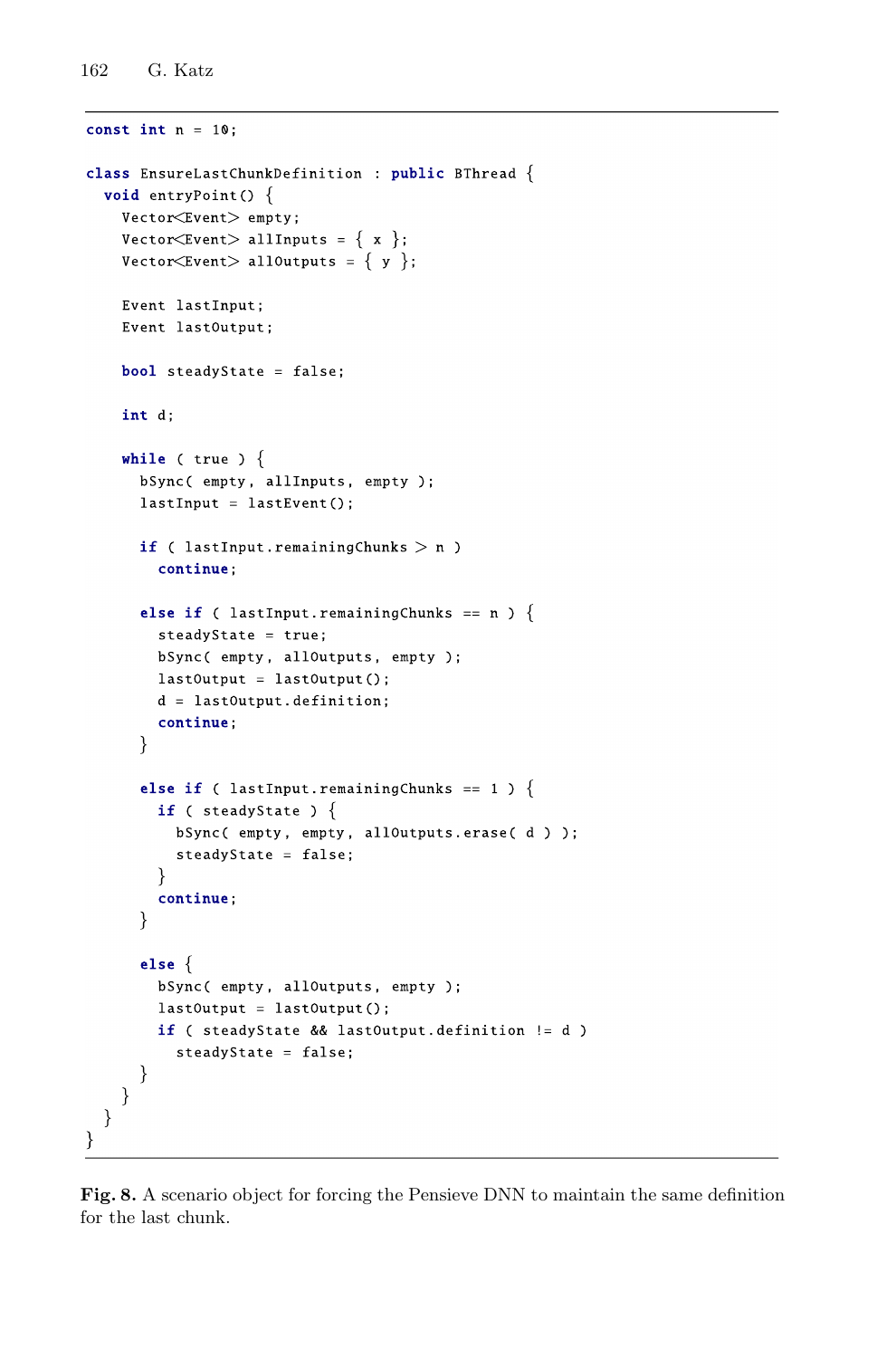```
const int n = 10;
class PreventSteadyState : public BThread {
  void entryPoint() \{Vector<Event> empty;
    Vector \leqEvent > allInputs = \{ x \};
    Vector<Event> allOutputs = \{ y \};
    Event lastInput:
    Event lastOutput:
    while ( true ) \{bSync(empty, allInputs, empty);
      lastInput = lastEvent();bSync(empty, allOutputs, empty);
      lastOutput = lastOutput();
      bool steadyState = true;int i = 1:
      while ( i < n && steadyState ) {
        bSync( empty, allInputs, empty );
        if ( lastInput != lastEvent() )
          steadyState = false;
        bSync( empty, allOutputs, empty );
        if (lastOutput != lastEvent() )steadyState = false;
        ++1;\mathcal{E}if (steadyState) \{bSync( empty, allInputs, empty );
        bSync( empty, allOutputs, lastOuptut );
      \mathbf{r}\}\mathcal{E}\mathcal{F}
```
**Fig. 9.** (From [47]) A scenario object for enforcing the Custard DNN to choose a different action if the state has been steady for  $n = 10$  iterations.

evaluations is independent of previous evaluations. This is suitable, for example, in image recognition: each image is classified independently, regardless of how images encountered previously were classified. However, this kind of neural network might be ill-suited for certain tasks that require *context*. Consider, for example, a DNN designed to interpret words that form a sentence, which are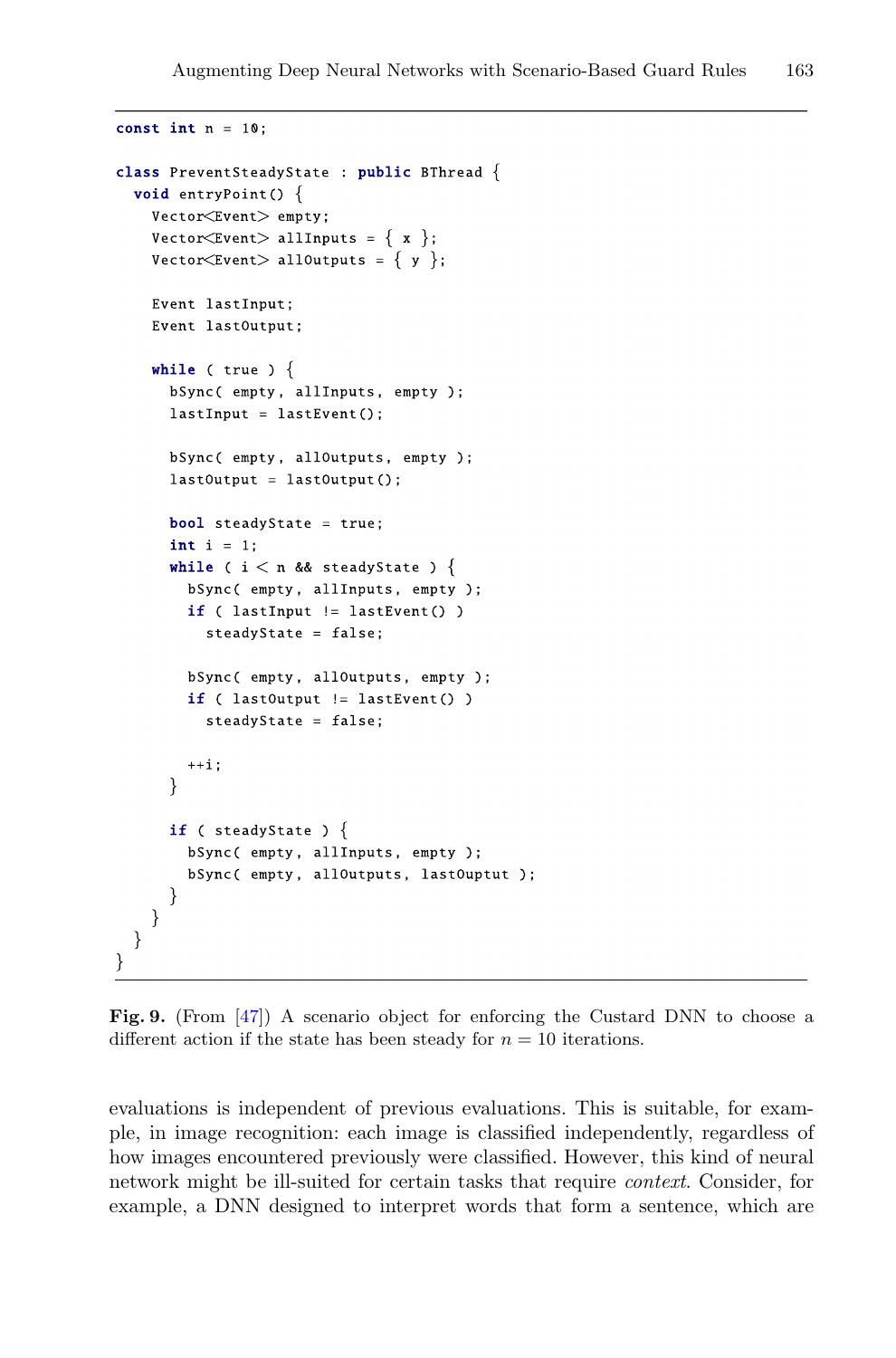passed to the DNN one word at a time. As the DNN reads a word, it must consider the previous words in the sentence in order to properly interpret its meaning.

To address this need, the machine learning community has designed a variant of deep neural networks called *recurrent neural networks* (*RNNs*) [20]. Much like its feed-forward counterpart, an RNN is evaluated each time on a set of input values and produces a set of output values. However, it also maintains, using internal *memory units*, some aggregated information from the previous evaluations. This stored information affects the future evaluations of the RNN. RNNs have proven remarkably useful for a variety of tasks that involve context, such as machine translation [15], health applications [56], and speaker recognition [70].

We demonstrate the concept of an RNN through a simple example, depicted in Fig. 10. This network has two input nodes,  $x_1$  and  $x_2$ , two output nodes,  $y_1$ and  $y_2$ , and a single hidden node v. The new construct is the memory unit,  $\tilde{v}$ , which is connected to v. When the network is evaluated on input  $\langle x_1, x_2 \rangle$ , it computes the output  $\langle y_1, y_2 \rangle$  using weighted sums and activation functions, same as before. However, the value stored in the memory unit also participates in this computation; and once the evaluation is performed, the value computed for node v is stored in  $\tilde{v}$ , to be used in the next evaluation. By convention, we assume that the memory unit is first initialized to 0. Suppose the network is initially evaluated on input  $\langle x_1, x_2 \rangle = \langle 1, 0 \rangle$ ; for this input,  $v = 1$  and  $\langle y_1, y_2 \rangle = \langle 1, 2 \rangle$ . The value  $v = 1$  will now be stored in  $\tilde{v}$  for the next evaluation. Next, if the network is again evaluated on  $\langle 1, 0 \rangle$ , the new value computed for v will be 2, and now this value will be stored in  $\tilde{v}$ ; and the network's outputs will be  $\langle 2, 4 \rangle$ . It is straightforward to show that the memory unit in this particular RNNs computes the sum of the ReLUs of all previously received  $x_1$  values.



**Fig. 10.** A recurrent neural network.

#### **5.2 Undesirable Behaviors in RNNs**

Much like with feed-forward neural networks, various models that incorporate RNN components have been shown to demonstrate undesirable behavior. One common example is that of *adversarial inputs*—inputs that the network classifies correctly, but which, when they are slightly perturbed in subtle ways, cause the network to make severe misclassification errors [69]. Adversarial inputs are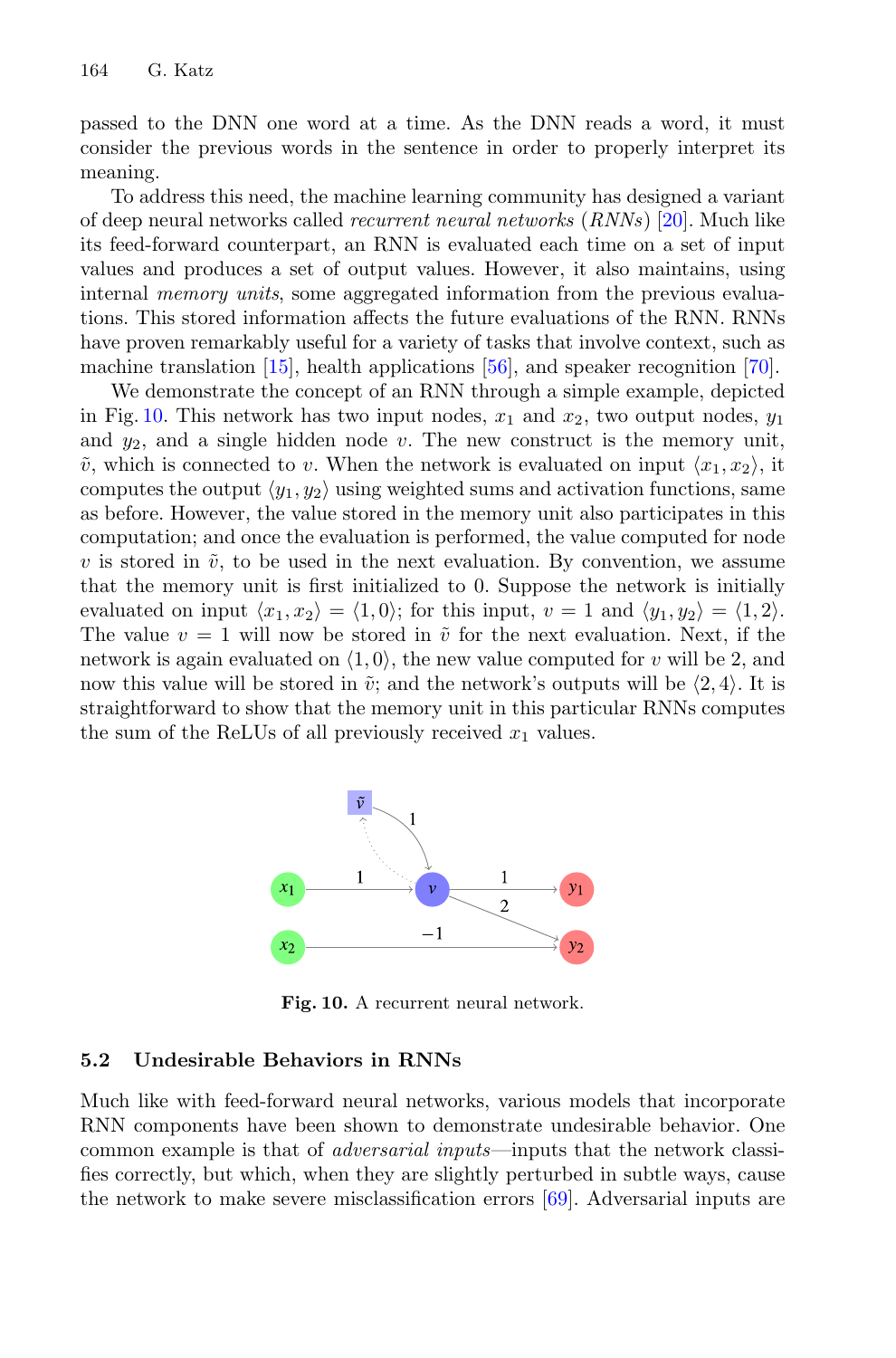mostly known to plague feed-forward neural networks that perform image recognition tasks [55,69], but recently they have also been shown to exist in RNNs; for example, slight perturbations to audio files, which are inaudible to the human ear, were shown to cause RNN misclassification [11].

These errors, and others, indicate that RNN-based models suffer from the same intrinsic drawbacks of feed-forward networks: although they perform well in general, they may behave in undesirable ways in some cases; and because they are completely opaque to the human eye, manually maintaining, extending and correcting them is impractical. The verification community has also observed this and has begun devising techniques for RNN verification  $[42,74]$ . However, just like in the feed-forward case, these techniques can detect a bug but do not provide a framework for removing bugs after they are detected. It is thus highly likely that as RNN-based models continue to be deployed in various systems, override rules will need to be added to these models.

#### **5.3 Override Rules for RNNs**

We extend our previous notion of an override rule to the RNN setting, as follows. We define an *RNN override rule* as the quadruple  $\langle P, M, Q, \alpha \rangle$ , where: (i) P is a predicate over the inputs of the network; (ii)  $M$  is a predicate over the memory units of the network; (iii)  $Q$  is a predicate over the outputs of the network; and (iv)  $\alpha$  is an override action. The definitions of P, Q and  $\alpha$  are as before, but we now include a fourth element, the predicate  $M$ , which can render the activation of the override rule conditional on the state of the RNN's memory units. The semantics of an override rule  $\langle P, M, Q, \alpha \rangle$  is that whenever P, M and Q hold for a network's evaluation, then output action  $\alpha$  should be the one selected, regardless of the actual output of the RNN.

We demonstrate with an example, Consider again the RNN depicted in Fig. 10, and the following override rule:

$$
\langle x_1>0, \tilde{v}>0, true, y_1\rangle.
$$

As we saw previously, for input values  $x_1 = 1, x_2 = 0$  the RNN outputs  $y_1 =$  $1, y_2 = 2$ , and so  $y_2$  is selected. At this point, the override rule is not triggered: although  $x_1 > 0$ , the predicate  $M = (\tilde{v} > 0)$  does not initially hold, because  $\tilde{v} = 0$ . If the network is again evaluated on  $x_1 = 1, x_2 = 0$ , it would normally compute  $y_1 = 2, y_2 = 4$  and select  $y_2$ ; however, now  $\tilde{v} = 1$ , the predicate M is satisfied, and so the override rule is triggered and the network is forced to select  $y_1$  instead.

#### **5.4 Modeling RNN Override Rules in SBM**

Similarly to the feed-forward case, we propose SBM as an attractive paradigm for modeling RNN override rules. We achieve this by again representing the RNN using a dedicated, non-deterministic scenario, O*RNN* . This scenario repeatedly waits for a composite event that represents an assignment to the RNN's *inputs*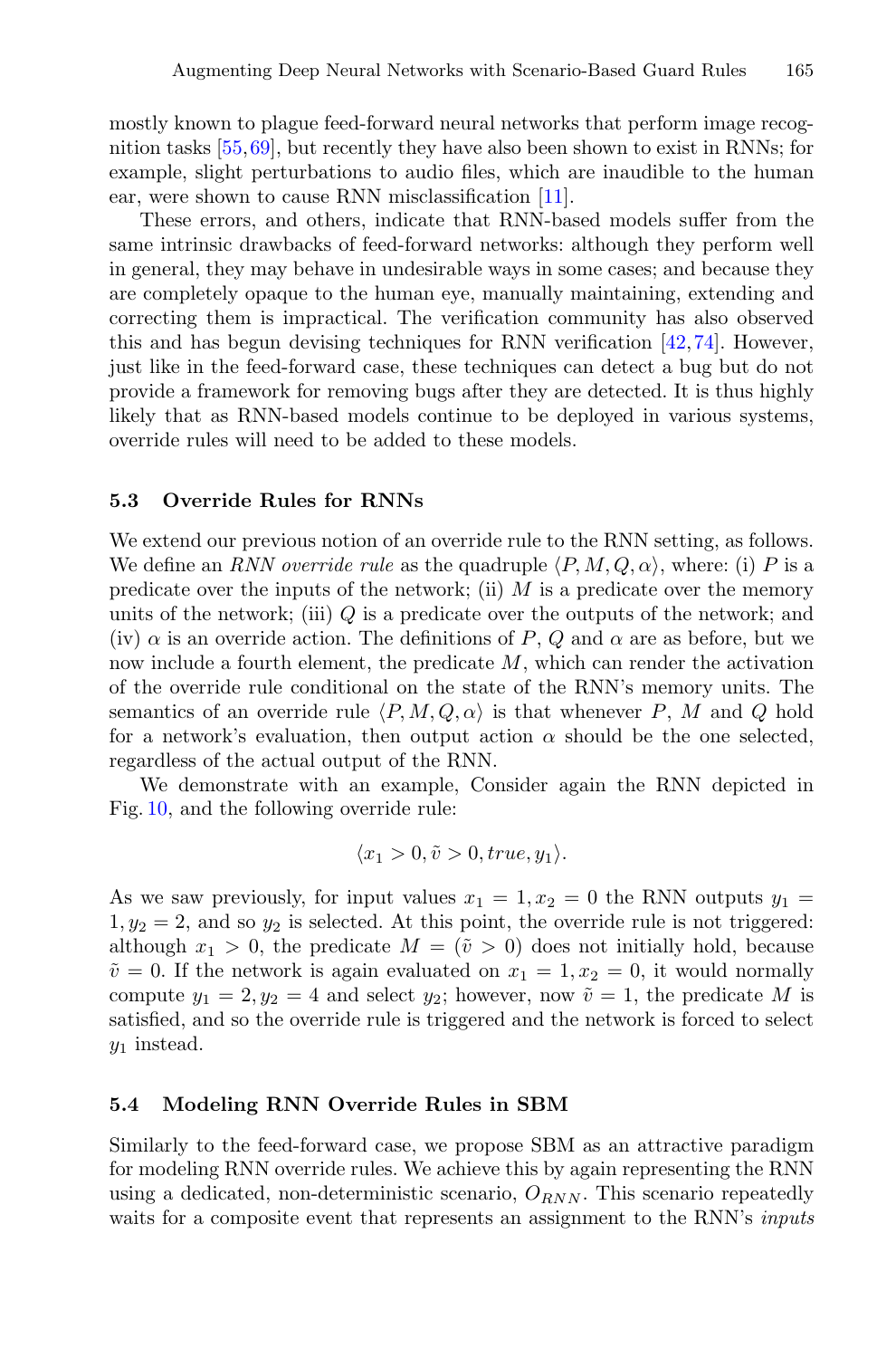and also to its *memory units*; and then it requests all possible composite events, each of which represents a possible evaluation of the RNN's outputs. The intention is, once more, to simulate the black-box nature of the RNN: we do not allow the rest of the model to affect (i.e., block) the values of the RNN's inputs or memory units, but we allow it to observe (wait for) these values and affect the RNN's output values. When the system is deployed, the non-determinism of  $O_{RNN}$  is resolved using the actual input values that the RNN is given, and the actual values stored in its memory units at that time.

Using this formulation, override rules for the RNN case can again be expressed as scenario objects. We demonstrate this for the override rule discussed before, namely

$$
\langle x_1>0, \tilde{v}>0, true, y_1\rangle,
$$

whose corresponding override scenario is depicted in Fig. 11. The tuple  $\langle e_{x_1}, e_{x_2}, e_{\tilde{v}} \rangle$  represents a single composite event, whose triggering indicates that values have been assigned to the neural network's inputs and memory unit. This composite event contains three real values,  $x_1, x_2$  and  $\tilde{v}$ , that the override scenario can access and use in order to determine its next state. As before, the blocking of output event  $e_{y_2}$  indicates that the override scenario forbids the selection of  $y_2$  as the RNN's output action.



**Fig. 11.** An override rule for an RNN.

The same desirable properties that we discussed for the feed-forward case carry over to RNNs; i.e., (i) RNN override scenario can be used to encode both safety and liveness override rules; and (ii) automated SBM analysis can be used to ensure the consistency of override rules.

# **6 Related Work**

Override rules, which are sometimes also referred to as *shields*, have been applied ad-hoc in various DNN-enabled systems. Some examples, which we have already mentioned, include DeepRM [57] and Pensieve [59]. Override rules, and related forms of runtime monitors, are found also in drones [14], control systems for robots [62], and in various other formalisms which are not directed particularly at deep learning  $[18, 26, 44, 63, 73]$ . In recent years, the formal methods community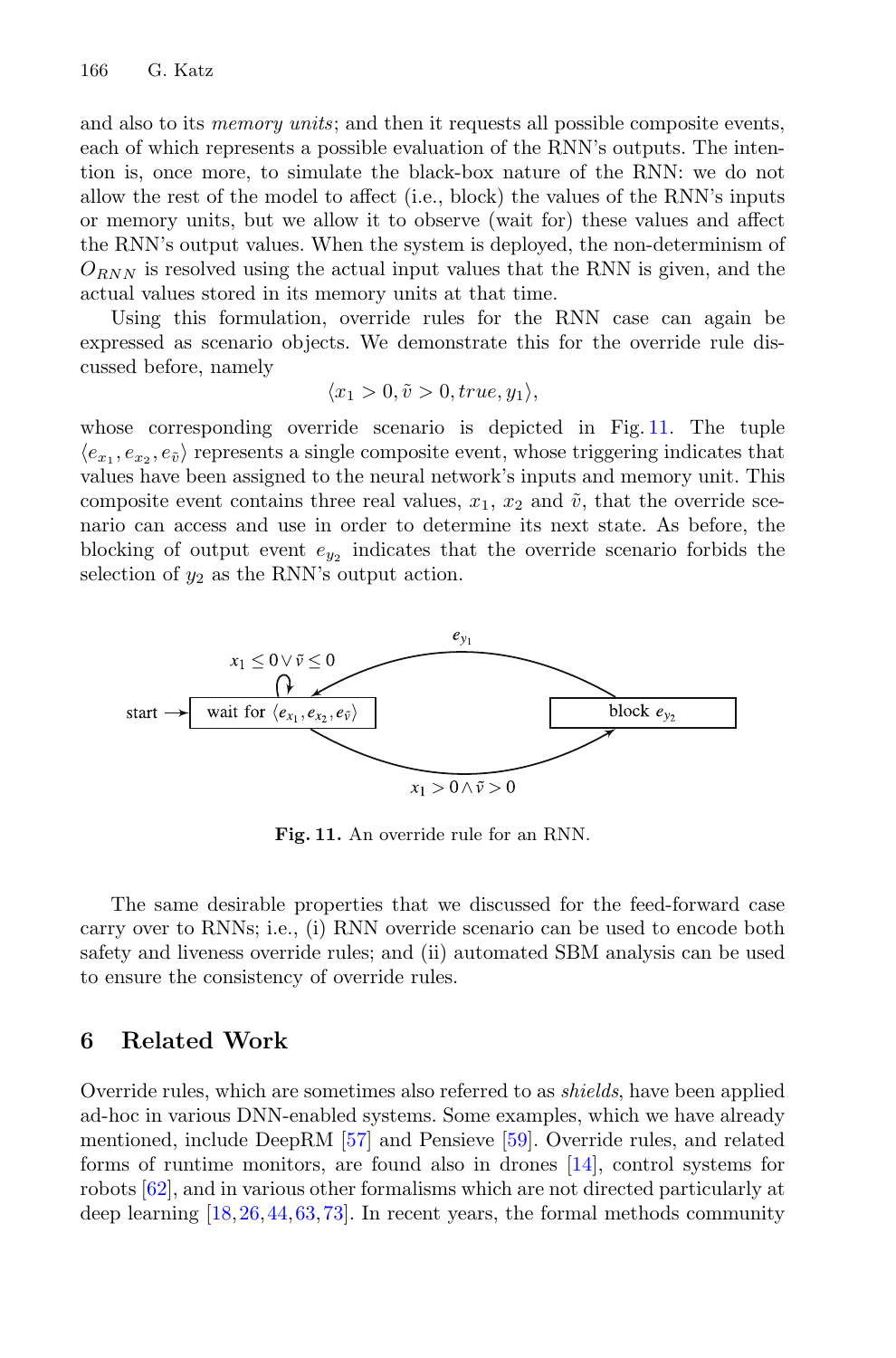has started studying override rules for systems with DNNs: for example, recent papers have proposed techniques for synthesizing override rules that affect the controller in minimal ways [3,72].

SBM and its various aspects, especially those pertaining to the formal analysis of scenario-based models, have been thoroughly studied over the last decade. These aspects include the automatic verification [31], repair [36], optimization [24,29,35,66,67] and synthesis [23] of scenario-based models. SBM has also played a key role in the Wise Computing initiative [33,34,60], which seeks to make the computer a proactive team member, capable of developing complex models hand-in-hand with human engineers.

In this work we focused on SBM as a possible formalism for expressing override rules. There exists other, related modeling schemes, which could also be used for similar purposes. For example, the publish-subscribe framework for parallel composition shares many traits with SBM [17], and could be applied in a similar way. Aspect oriented programming [53] is another formalism, which allows developers to specify and execute cross-cutting program instructions on top of a base application. Both publish-subscribe and aspect oriented programming, however, do not directly support the blocking idiom, which appears quite useful for specifying override rules. Other behavior- and scenario-based models, such as LEGO Mindstorms leJOS [2], Branicky's behavioral programming [8], and Brooks's subsumption architecture [9], all suggest constructing systems from individual behaviors. One advantage that the scenario-based approach affords compared to these formalisms is that it is language-independent, and has been implemented on top of multiple platforms. It can thus extend, in a variety of ways, the arbitration and coordination mechanisms in use by these architectures.

Another related formalism is the BIP formalism (behavior, interaction, priority) [6]. BIP uses the notion of *glue* for assembling components into cohesive systems. The goals that BIP pursues are similar to those of SBM, although BIP focuses mostly on correct-by-construction systems. SBM, in contrast, is more geared towards executing intuitively-specified scenarios, and resolving the constraints that they pose at run-time.

# **7 Discussion and Next Steps**

As the use of DNNs is becoming widespread in multiple and varied systems, ensuring the safety of these systems is quickly turning into an urgent need specifically by using override rules. We argue here that by using modeling schemes that model together the DNN and its override rules, progress can be made towards this important goal. We propose to use a scenario-based modeling approach for this purpose, explain how a basic scenario-based scheme can be adjusted to incorporate DNNs, and demonstrate the approach on multiple, recently-proposed DNNs.

Moving forward, we believe that applying a more structured methodology for modeling override rules raises the following key question: as the number of override rules increases and as they become more complex, could they fully capture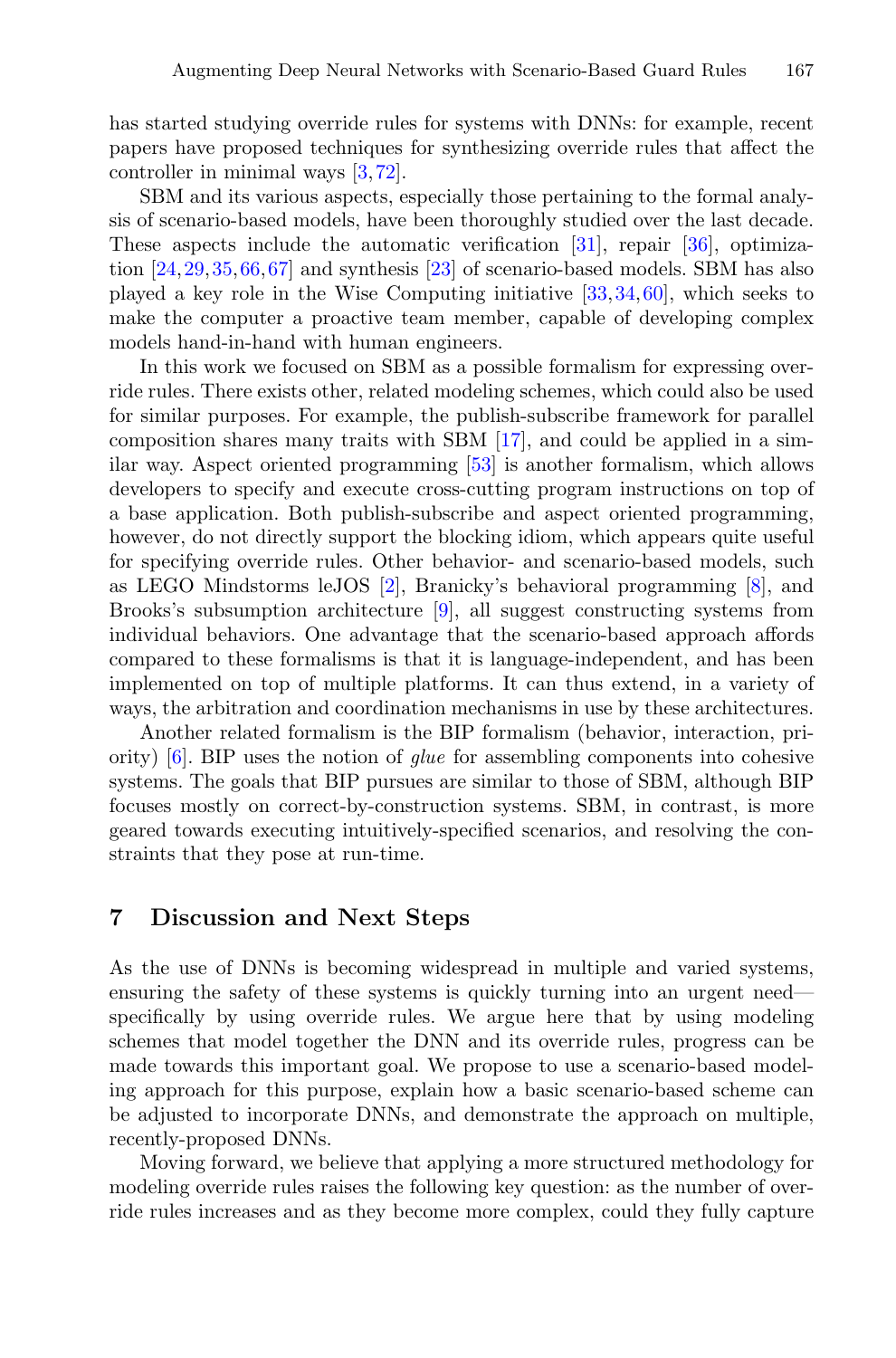the DNN's logic and eventually replace it? We believe that the answer is negative, because override rules typically forbid some specified behavior, but rely on the DNN controller to prioritize among the remaining possible options. We thus believe that a more realistic approach is to combine a DNN controller together with appropriately crafted override rules, in a way that allows engineers to maintain, enhance and extend both components throughout the system's lifetime.

We consider our work to date a first step, which we intend to extend. Specifically, we plan to work on (i) leveraging the other advantages of scenario-based modeling, specifically its amenability to automated analysis and verification, in proving the overall correctness of DNN-based models; and (ii) customizing the idioms of scenario-based modeling, or similar techniques, to better suit integration with deep neural networks, and guard them in more subtle ways. In the longer run, we envision that work in this direction will eventually lead to the creation of DNN-enabled systems that are more robust, reliable, and easier to maintain and extend.

**Acknowledgements.** We thank Yafim (Fima) Kazak for his contributions to this project. This work was partially supported by grants from the Binational Science Foundation (2017662) and the Israel Science Foundation (683/18).

# **References**

- 1. Amodei, D., Olah, C., Steinhardt, J., Christiano, P., Schulman, J., Mané, D.: Concrete Problems in AI Safety (2016). Technical report. [https://arxiv.org/abs/1606.](https://arxiv.org/abs/1606.06565) [06565](https://arxiv.org/abs/1606.06565)
- 2. Arkin, R.C.: Behavior-Based Robotics. MIT Press, Cambridge (1998)
- 3. Avni, G., Bloem, R., Chatterjee, K., Henzinger, T.A., Könighofer, B., Pranger, S.: Run-time optimization for learned controllers through quantitative games. In: Dillig, I., Tasiran, S. (eds.) CAV 2019. LNCS, vol. 11561, pp. 630–649. Springer, Cham (2019). [https://doi.org/10.1007/978-3-030-25540-4](https://doi.org/10.1007/978-3-030-25540-4_36) 36
- 4. Bar-Sinai, M., Weiss, G., Shmuel, R.: BPjs: an extensible, open infrastructure for behavioral programming research. In: Proceedings 21st ACM/IEEE International Conference on Model Driven Engineering Languages and Systems (MODELS), pp. 59–60 (2018)
- 5. Barrett, C., Tinelli, C.: Satisfiability modulo theories. In: Clarke, E., Henzinger, T., Veith, H., Bloem, R. (eds.) Handbook of Model Checking, pp. 305–343. Springer, Cham (2018). [https://doi.org/10.1007/978-3-319-10575-8](https://doi.org/10.1007/978-3-319-10575-8_11) 11
- 6. Bliudze, S., Sifakis, J.: A notion of glue expressiveness for component-based systems. In: van Breugel, F., Chechik, M. (eds.) CONCUR 2008. LNCS, vol. 5201, pp. 508–522. Springer, Heidelberg (2008). [https://doi.org/10.1007/978-3-540-85361-](https://doi.org/10.1007/978-3-540-85361-9_39) 9 [39](https://doi.org/10.1007/978-3-540-85361-9_39)
- 7. Bojarski, M., et al.: End to End Learning for Self-Driving Cars (2016). Technical report. <http://arxiv.org/abs/1604.07316>
- 8. Branicky, M.: Behavioral programming. In: Working Notes AAAI Spring Symposium on Hybrid Systems and AI (1999)
- 9. Brooks, R.: A robust layered control system for a mobile robot. Robot. Autom. **2**(1), 14–23 (1986)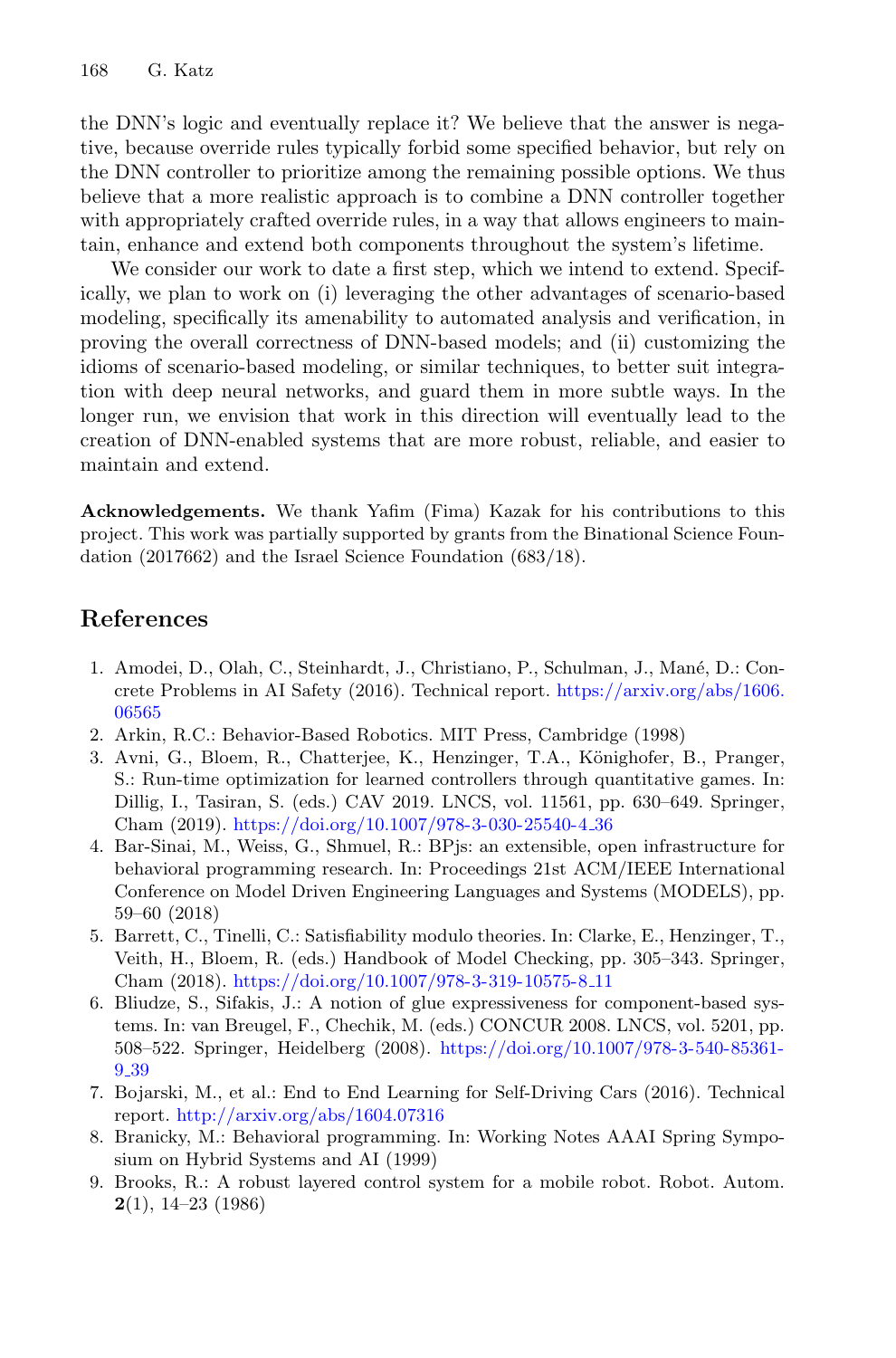- 10. Chicco, D., Sadowski, P., Baldi, P.: Deep autoencoder neural networks for gene ontology annotation predictions. In: Proceedings 5th ACM Conference on Bioinformatics, Computational Biology, and Health Informatics (BCB), pp. 533–540 (2014)
- 11. Cisse, M., Adi, Y., Neverova, N., Keshet, J.: Houdini: fooling deep structured prediction models. In: Proceedings of the 31st Conference on Neural Information Processing Systems (NeurIPS) (2017)
- 12. Collobert, R., Weston, J., Bottou, L., Karlen, M., Kavukcuoglu, K., Kuksa, P.: Natural language processing (almost) from scratch. J. Mach. Learn. Res. (JMLR) **12**, 2493–2537 (2011)
- 13. Damm, W., Harel, D.: LSCs: breathing life into message sequence charts. J. Formal Methods Syst. Des. (FMSD) **19**(1), 45–80 (2001)
- 14. Desai, A., Ghosh, S., Seshia, S., Shankar, N., Tiwari, A.: SOTER: Programming Safe Robotics System using Runtime Assurance (2018). Technical report. [https://](https://arxiv.org/abs/1808.07921) [arxiv.org/abs/1808.07921](https://arxiv.org/abs/1808.07921)
- 15. Devlin, J., Chang, M.W., Lee, K., Toutanova, K.: BERT: Pre-training of Deep Bidirectional Transformers for Language Understanding (2018). Technical Report. <http://arxiv.org/abs/1810.04805>
- 16. Elkahky, A., Song, Y., He, X.: A multi-view deep learning approach for cross domain user modeling in recommendation systems. In: Proceedings of the 24th International Conference on World Wide Web (WWW), pp. 278–288 (2015)
- 17. Eugster, P., Felber, P., Guerraoui, R., Kermarrec, A.: The many faces of publish/ subscribe. ACM Comput. Surv. (CSUR) **35**(2), 114–131 (2003)
- 18. Falcone, Y., Mounier, L., Fernandez, J., Richier, J.: Runtime enforcement monitors: composition, synthesis, and enforcement abilities. J. Formal Methods Syst. Des. (FMSD) **38**(3), 223–262 (2011)
- 19. Gehr, T., Mirman, M., Drachsler-Cohen, D., Tsankov, E., Chaudhuri, S., Vechev, M.: AI2: safety and robustness certification of neural networks with abstract interpretation. In: Proceedings of the 39th IEEE Symposium on Security and Privacy (S&P) (2018)
- 20. Goodfellow, I., Bengio, Y., Courville, A.: Deep Learning. MIT Press, Cambridge (2016)
- 21. Gottschlich, J., et al.: The three pillars of machine programming. In: Proceedings of the 2nd ACM SIGPLAN International Workshop on Machine Learning and Programming Languages (MAPL), pp. 69–80 (2018)
- 22. Greenyer, J., et al.: ScenarioTools a tool suite for the scenario-based modeling and analysis of reactive systems. J. Sci. Comput. Program. (J. SCP) **149**, 15–27 (2017)
- 23. Greenyer, J., Gritzner, D., Katz, G., Marron, A.: Scenario-based modeling and synthesis for reactive systems with dynamic system structure in ScenarioTools. In: Proceedings of the 19th ACM/IEEE International Conference on Model Driven Engineering Languages and Systems (MODELS), pp. 16–23 (2016)
- 24. Greenyer, J., et al.: Distributed execution of scenario-based specifications of structurally dynamic cyber-physical systems. In: Proceedings of the 3rd International Conference on System-Integrated Intelligence: New Challenges for Product and Production Engineering (SYSINT), pp. 552–559 (2016)
- 25. Gritzner, D., Greenyer, J.: Synthesizing executable PLC code for robots from scenario-based GR(1) specifications. In: Seidl, M., Zschaler, S. (eds.) STAF 2017. LNCS, vol. 10748, pp. 247–262. Springer, Cham (2018). [https://doi.org/10.1007/](https://doi.org/10.1007/978-3-319-74730-9_23) [978-3-319-74730-9](https://doi.org/10.1007/978-3-319-74730-9_23) 23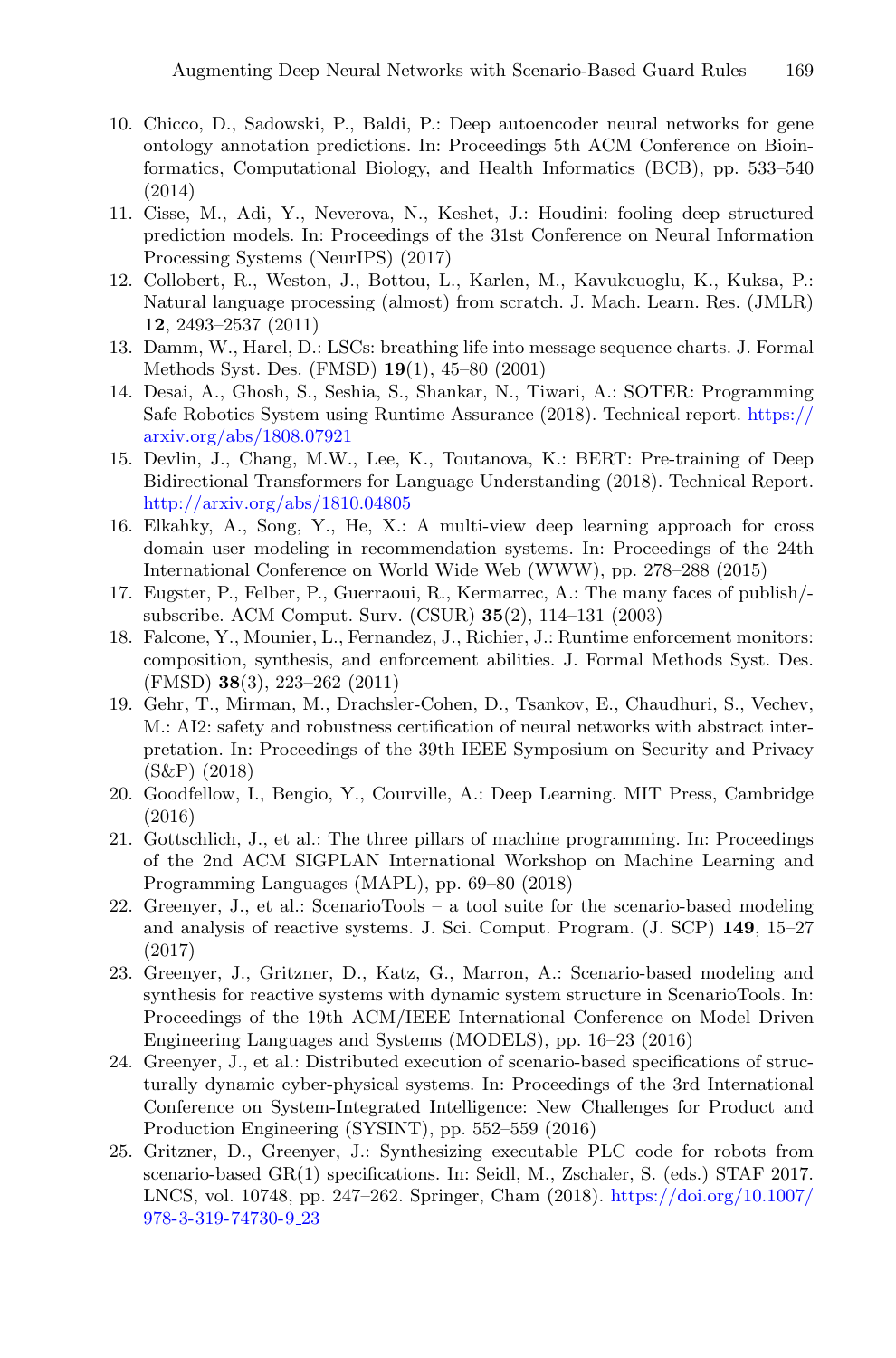- 26. Hamlen, K., Morrisett, G., Schneider, F.: Computability classes for enforcement mechanisms. ACM Trans. Program. Lang. Syst. (TOPLAS) **28**(1), 175–205 (2006)
- 27. Harel, D., Kantor, A., Katz, G.: Relaxing synchronization constraints in behavioral programs. In: McMillan, K., Middeldorp, A., Voronkov, A. (eds.) LPAR 2013. LNCS, vol. 8312, pp. 355–372. Springer, Heidelberg (2013). [https://doi.org/10.](https://doi.org/10.1007/978-3-642-45221-5_25) [1007/978-3-642-45221-5](https://doi.org/10.1007/978-3-642-45221-5_25) 25
- 28. Harel, D., Kantor, A., Katz, G., Marron, A., Mizrahi, L., Weiss, G.: On composing and proving the correctness of reactive behavior. In: Proceedings of the 13th International Conference on Embedded Software (EMSOFT), pp. 1–10 (2013)
- 29. Harel, D., Kantor, A., Katz, G., Marron, A., Weiss, G., Wiener, G.: Towards behavioral programming in distributed architectures. J. Sci. Comput. Program. (J. SCP) **98**, 233–267 (2015)
- 30. Harel, D., Katz, G.: Scaling-up behavioral programming: steps from basic principles to application architectures. In: Proceedings of the 4th SPLASH Workshop on Programming based on Actors, Agents and Decentralized Control (AGERE!), pp. 95–108 (2014)
- 31. Harel, D., Katz, G., Lampert, R., Marron, A., Weiss, G.: On the succinctness of idioms for concurrent programming. In: Proceedings of the 26th International Conference on Concurrency Theory (CONCUR), pp. 85–99 (2015)
- 32. Harel, D., Katz, G., Marelly, R., Marron, A.: An initial wise development environment for behavioral models. In: Proceedings of the 4th International Conference on Model-Driven Engineering and Software Development (MODELSWARD), pp. 600–612 (2016)
- 33. Harel, D., Katz, G., Marelly, R., Marron, A.: First steps towards a wise development environment for behavioral models. Int. J. Inf. Syst. Model. Des. (IJISMD) **7**(3), 1–22 (2016)
- 34. Harel, D., Katz, G., Marelly, R., Marron, A.: Wise computing: toward endowing system development with proactive wisdom. IEEE Comput. **51**(2), 14–26 (2018)
- 35. Harel, D., Katz, G., Marron, A., Sadon, A., Weiss, G.: Executing scenario-based specification with dynamic generation of rich events. In: Hammoudi, S., Pires, L.F., Selić, B. (eds.) MODELSWARD 2019. CCIS, vol. 1161, pp. 246–274. Springer, Cham (2020). [https://doi.org/10.1007/978-3-030-37873-8](https://doi.org/10.1007/978-3-030-37873-8_11) 11
- 36. Harel, D., Katz, G., Marron, A., Weiss, G.: Non-intrusive repair of reactive programs. In: Proceedings of the 17th IEEE International Conference on Engineering of Complex Computer Systems (ICECCS), pp. 3–12 (2012)
- 37. Harel, D., Katz, G., Marron, A., Weiss, G.: Non-intrusive repair of safety and liveness violations in reactive programs. Trans. Comput. Collect. Intell. (TCCI) **16**, 1–33 (2014)
- 38. Harel, D., Katz, G., Marron, A., Weiss, G.: The effect of concurrent programming idioms on verification. In: Proceedings of the 3rd International Conference on Model-Driven Engineering and Software Development (MODELSWARD), pp. 363–369 (2015)
- 39. Harel, D., Marron, A., Weiss, G.: Programming coordinated behavior in Java. In: D'Hondt, T. (ed.) ECOOP 2010. LNCS, vol. 6183, pp. 250–274. Springer, Heidelberg (2010). [https://doi.org/10.1007/978-3-642-14107-2](https://doi.org/10.1007/978-3-642-14107-2_12) 12
- 40. Harel, D., Marron, A., Weiss, G.: Behavioral programming. Commun. ACM (CACM) **55**(7), 90–100 (2012)
- 41. Huang, X., Kwiatkowska, M., Wang, S., Wu, M.: Safety verification of deep neural networks. In: Majumdar, R., Kunčak, V. (eds.) CAV 2017. LNCS, vol. 10426, pp. 3–29. Springer, Cham (2017). [https://doi.org/10.1007/978-3-319-63387-9](https://doi.org/10.1007/978-3-319-63387-9_1) 1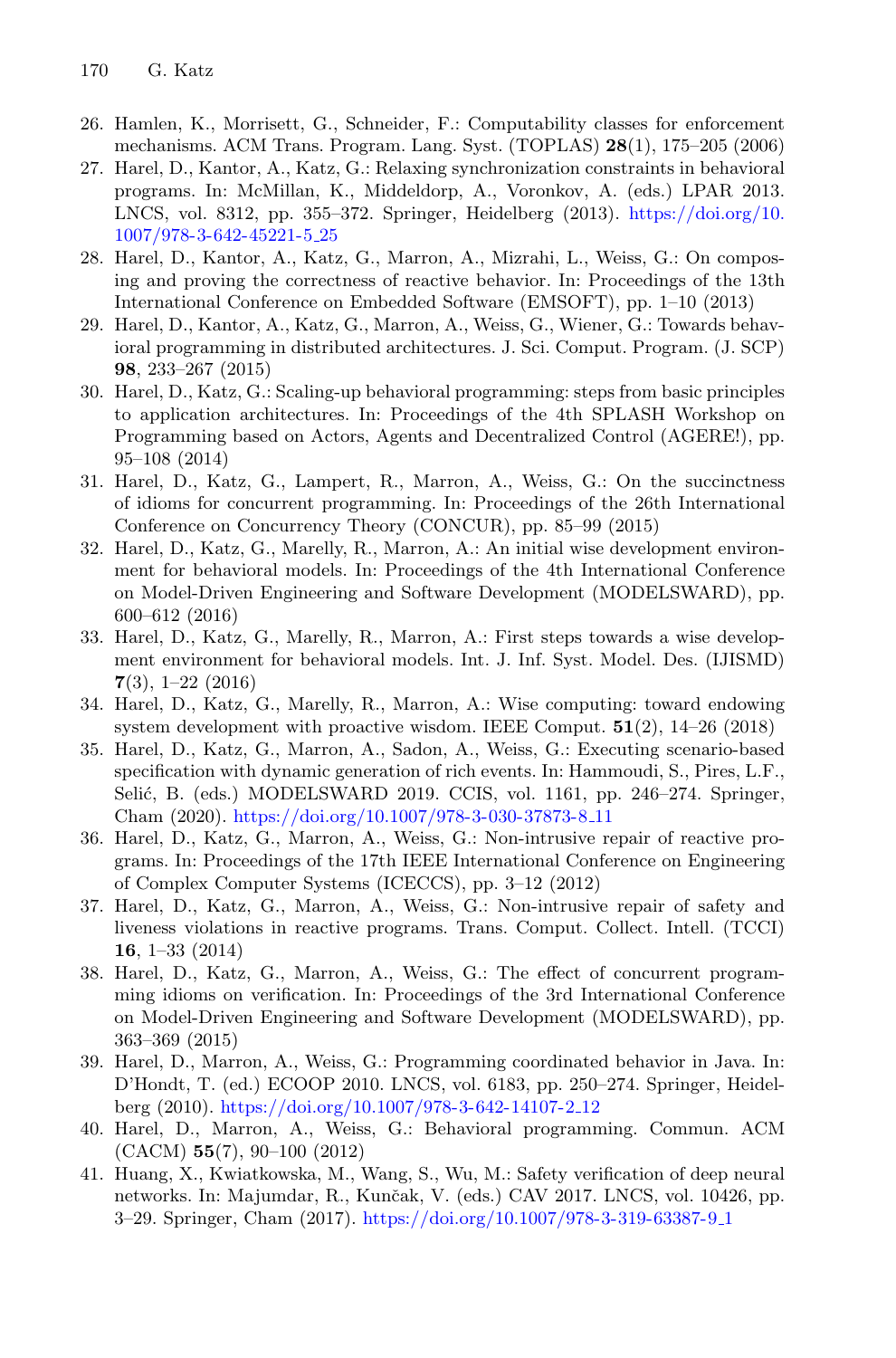- 42. Jacoby, Y., Barrett, C., Katz, G.: Verifying recurrent neural networks using invariant inference. In: Proceedings of the 18th International Symposium on Automated Technology for Verification and Analysis (ATVA) (2020)
- 43. Jay, N., Rotman, N., Brighten Godfrey, P., Schapira, M., Tamar, A.: Internet congestion control via deep reinforcement learning. In: Proceedings of the 32nd Conference on Neural Information Processing Systems (NeurIPS) (2018)
- 44. Ji, Y., Lafortune, S.: Enforcing opacity by publicly known edit functions. In: Proceedings of the 56th IEEE Annual Conference on Decision and Control (CDC), pp. 12–15 (2017)
- 45. Julian, K., Lopez, J., Brush, J., Owen, M., Kochenderfer, M.: Policy compression for aircraft collision avoidance systems. In: Proceedings of the 35th Digital Avionics Systems Conference (DASC), pp. 1–10 (2016)
- 46. Katz, G.: On module-based abstraction and repair of behavioral programs. In: McMillan, K., Middeldorp, A., Voronkov, A. (eds.) LPAR 2013. LNCS, vol. 8312, pp. 518–535. Springer, Heidelberg (2013). [https://doi.org/10.1007/978-3-](https://doi.org/10.1007/978-3-642-45221-5_35) [642-45221-5](https://doi.org/10.1007/978-3-642-45221-5_35) 35
- 47. Katz, G.: Guarded deep learning using scenario-based modeling. In: Proceedings of the 8th International Conference on Model-Driven Engineering and Software Development (MODELSWARD), pp. 126–136 (2020)
- 48. Katz, G., Barrett, C., Dill, D.L., Julian, K., Kochenderfer, M.J.: Reluplex: an efficient SMT solver for verifying deep neural networks. In: Majumdar, R., Kunčak, V. (eds.) CAV 2017. LNCS, vol. 10426, pp. 97–117. Springer, Cham (2017). [https://](https://doi.org/10.1007/978-3-319-63387-9_5) [doi.org/10.1007/978-3-319-63387-9](https://doi.org/10.1007/978-3-319-63387-9_5) 5
- 49. Katz, G., Barrett, C., Harel, D.: Theory-aided model checking of concurrent transition systems. In: Proceedings of the 15th International Conference on Formal Methods in Computer-Aided Design (FMCAD), pp. 81–88 (2015)
- 50. Katz, G., et al.: The marabou framework for verification and analysis of deep neural networks. In: Dillig, I., Tasiran, S. (eds.) CAV 2019. LNCS, vol. 11561, pp. 443–452. Springer, Cham (2019). [https://doi.org/10.1007/978-3-030-25540-4](https://doi.org/10.1007/978-3-030-25540-4_26) 26
- 51. Katz, G., Marron, A., Sadon, A., Weiss, G.: On-the-fly construction of composite events in scenario-based modeling using constraint solvers. In: Proceedings of the 7th International Conference on Model-Driven Engineering and Software Development (MODELSWARD), pp. 143–156 (2019)
- 52. Kazak, Y., Barrett, C., Katz, G., Schapira, M.: Verifying deep-RL-driven systems. In: Proceedings of the 1st ACM SIGCOMM Workshop on Network Meets AI & ML (NetAI) (2019)
- 53. Kiczales, G., et al.: Aspect-oriented programming. In: Akşit, M., Matsuoka, S. (eds.) ECOOP 1997. LNCS, vol. 1241, pp. 220–242. Springer, Heidelberg (1997). <https://doi.org/10.1007/BFb0053381>
- 54. Kuper, L., Katz, G., Gottschlich, J., Julian, K., Barrett, C., Kochenderfer, M.: Toward Scalable Verification for Safety-Critical Deep Networks (2018). Technical report. <http://arxiv.org/abs/1801.05950>
- 55. Kurakin, A., Goodfellow, I., Bengio, S.: Adversarial Examples in the Physical World (2016). Technical report. <http://arxiv.org/abs/1607.02533>
- 56. Lipton, Z., Kale, D., Elkan, C., Wetzel, R.: Learning to diagnose with LSTM recurrent neural networks. In: Proceedings of the 4th International Conference on Learning Representations (ICLR) (2016)
- 57. Mao, H., Alizadeh, M., Menache, I., Kandula, S.: Resource management with deep reinforcement learning. In: Proceedings of the 15th ACM Workshop on Hot Topics in Networks (HotNets), pp. 50–56 (2016)